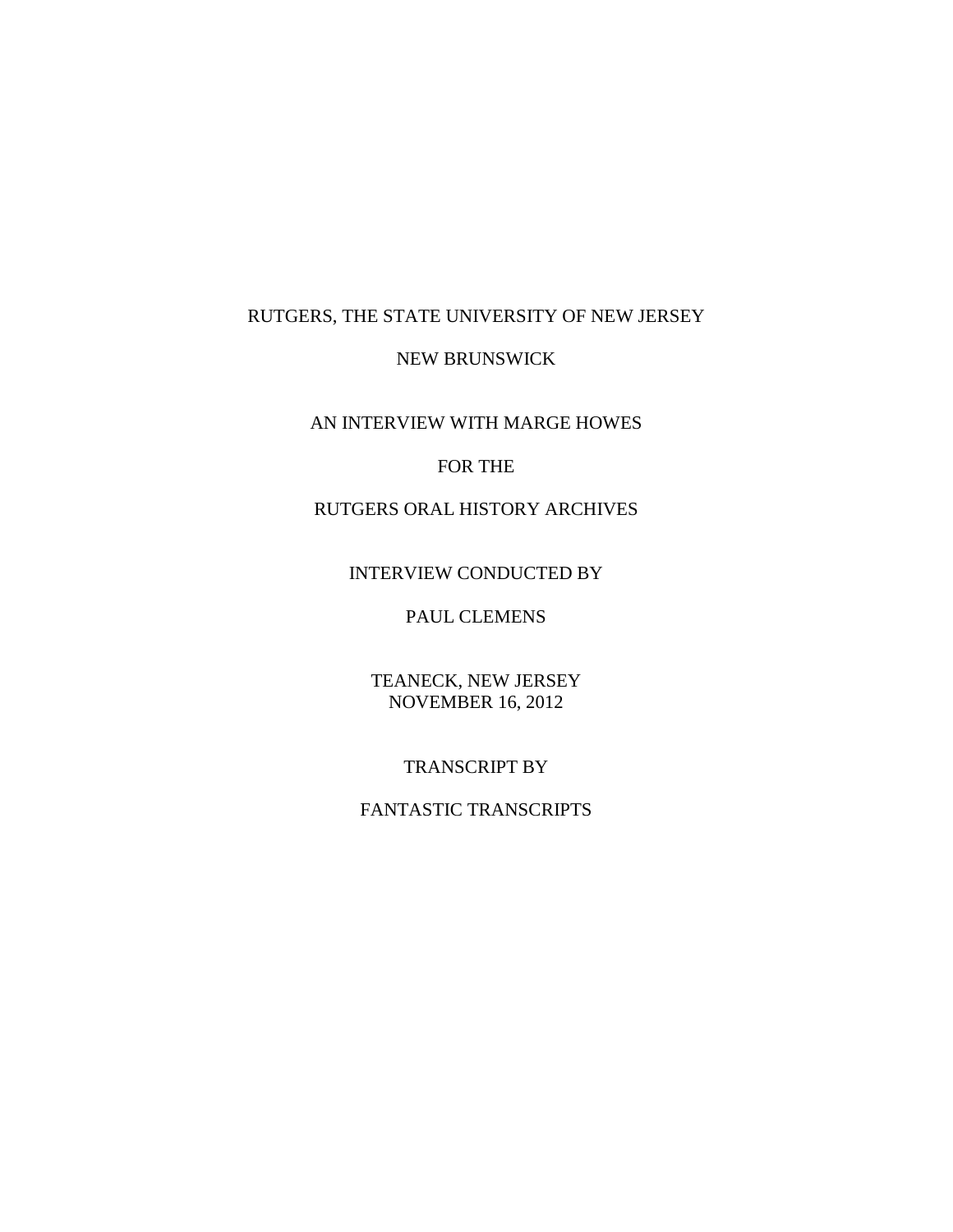Paul Clemens: This begins an interview with Marge Howes on the 16th of November, 2012. Paul Clemens is conducting the interview. I wonder if you could start by telling me when you were born and where.

Marge Howes: I was born in Cincinnati, Ohio, July 30th, 1936.

PC: Could you tell me a little bit about your parents?

MH: My father and my mother were both born in Cincinnati. My dad was a florist, and my mom took care of my brothers and I.

PC: How many siblings did you have?

MH: Two brothers. I was in the middle of both boys.

PC: 1936. So you were born during the Great Depression.

MH: Yes.

PC: Any memories, at least a little later in life, of what that had meant for your family?

MH: I guess how hardworking they were. My father had his own florist business; it was his father's. We lived in the rural part of Cincinnati, Delhi. All my grandparents were very German. I guess it was the hard work and the fact that two of my neighbor's children were in the war and how we celebrated when it was over. I guess just the stories and the work ethic and the pride in our country.

PC: Your father did not serve in World War II.

MH: No.

PC: It doesn't sound like the age would be quite right for that. How did the war affect your mother and father?

MH: They didn't talk about it much, other than their one relative who was killed in the war. It wasn't talked about a lot, even though my mother's father was the sheriff of our area and knew so many people who were in the war. It was just a big celebration when it was over, because I was pretty young then.

PC: Do you remember the celebrations?

MH: Oh, yes. I remember where I was when the horns and everything went off!

PC: Where were you?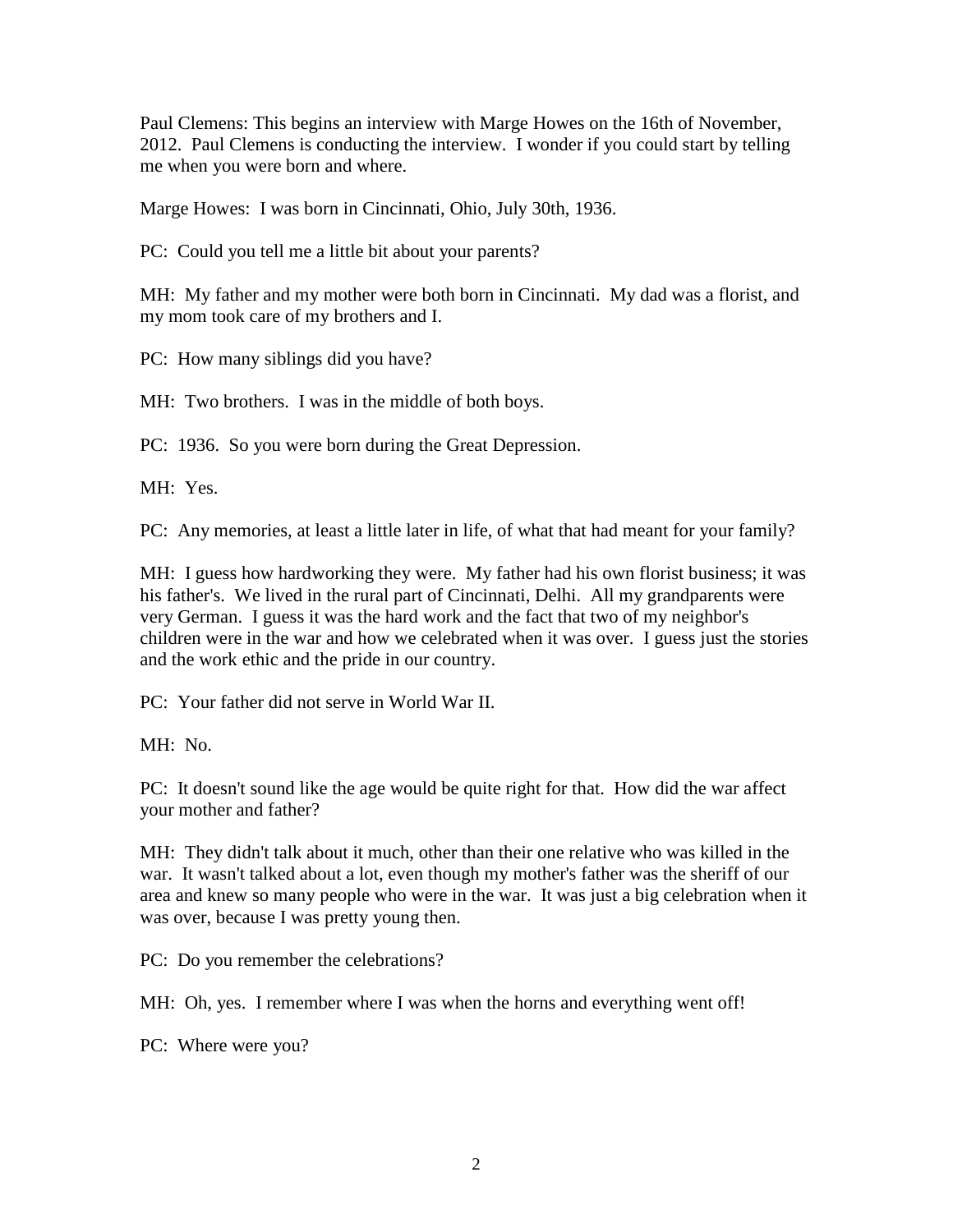MH: I was on a teeter-totter with my brother, my older brother. It was a teeter-totter in our backyard. As I said, because of the neighbors--there were florists on both sides of us- -and because the two Kramer boys I knew would be getting home safe. That was really exciting.

PC: This was the celebration for victory in Europe or victory in Japan?

MH: Japan, World War II.

PC: Okay. So the actual true end of the war?

MH: Yes.

PC: Did you remember things like rationing at all during the war?

MH: No. I was too young then.

PC: Too young?

MH: Well, I remember S&H [Green] Stamps. [Editor's Note: Sperry and Hutchinson sold green stamps to retailers as part of an incentive program. Retailers would then give stamps to customers after shopping at their business. The stamps could then be redeemed through the S&H catalog for products and rewards.] So I do remember that and how frugal my parents were. How we had to take care of our things. Heavens to Betsy, if we left our glove outside overnight, that it got wet, that we had to take care of our things.

PC: Were your parents immigrants?

MH: No.

PC: Were they second-generation? How far back?

MH: I think my father's parents were born in Germany. One set of my grandparents were born in Germany. I was talking about that just the other day, and nobody seems to remember. I think it was my father's parents who were born in Germany.

PC: Did either of your parents speak German?

MH: My dad spoke a little, but as I got older he remembered less and less.

PC: Can you tell us a little bit about your schooling, where you went to school as you were growing up?

MH: Well, I was very lucky. I went to the local school, Delhi. Because my mother was very involved, helping at the school as a volunteer nurse, even though she didn't have a degree, we knew the principal well. I was in the sixth grade when we got our first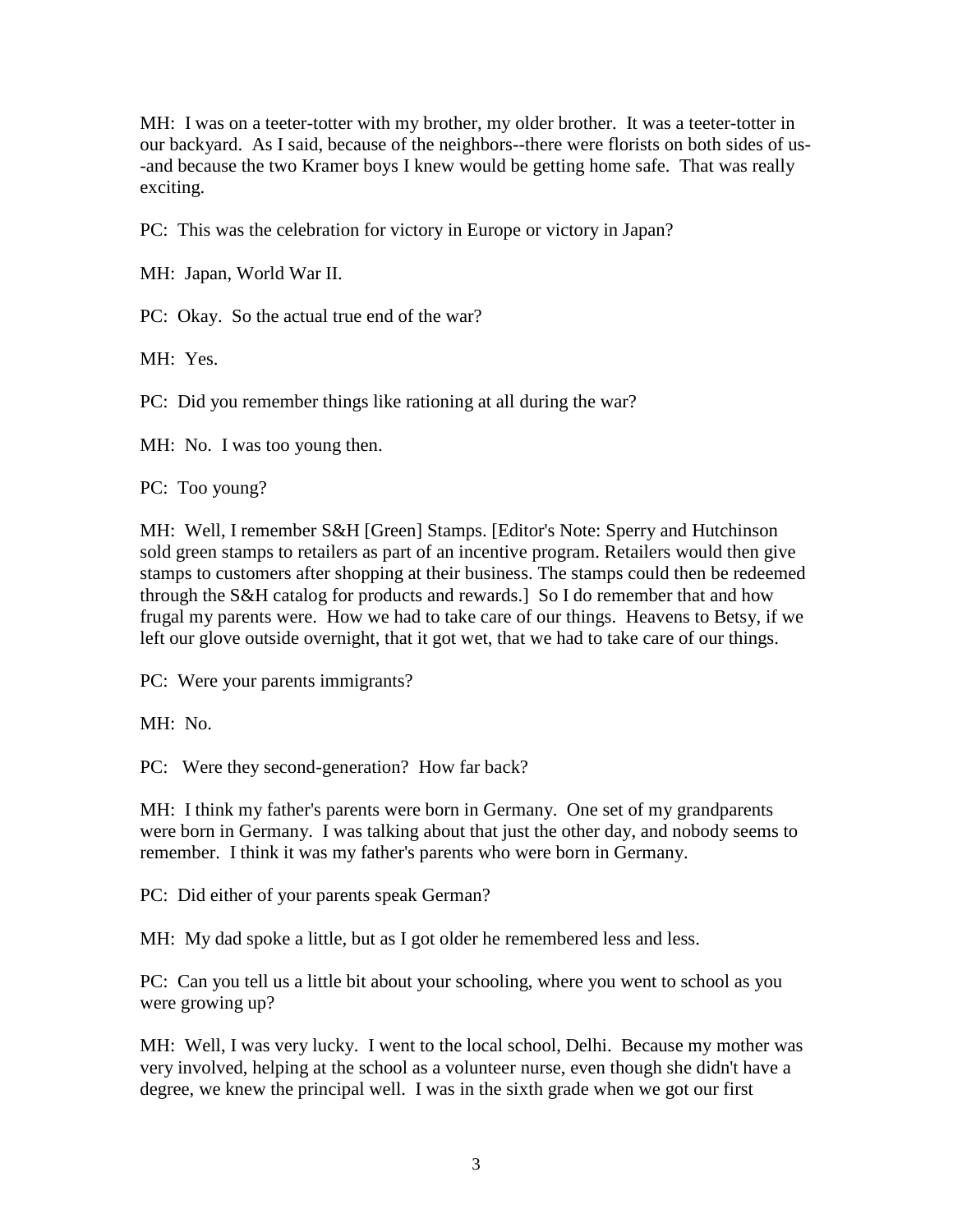physical education teacher. I remember that so well. He just met me a couple of years ago, and didn't even recognize me. He said, "I only had one good athlete, and her name was Margie Meyer." I said, "Mr. Kramer, you're looking at me." So I had a sports background. Back then we didn't have those games and TV. We went outside and played sports. My older brother taught me everything I knew. His "dumb sister" had to learn a hook shot, and so that's how I learned my sports. They played baseball on our backfield. We had a little basketball net. So, the school was rural, but believe it or not, back then, had a big emphasis on sports, even as an elementary school.

PC: You say you met a teacher who shockingly remembered you as a good athlete. Did you have a chance to play competitive sports in any of the secondary schools you attended?

MH: No, because girls weren't allowed. Girls weren't allowed. I usually was the scorekeeper for my brother's teams. My dad started the early knothole. Back then it was called knothole. Now it's called Little League.

### [TAPE PAUSED]

PC: We were talking about your experiences in school and you'd mentioned that you did not have an opportunity to play on a school team. Your older brother was playing though, and what sports did he play?

MH: My older brother played basketball and baseball. He's very good. In fact, not that this means anything, but my dad started Pete Rose in baseball. I know Pete well because he was from the area. Pete's first coach was my dad and Glen Carter, which is history in its own. But my brother, as I said, that's all we did when we went outside, played sports. To get people to come to our house, they had to ride their bikes. It's not like we had neighbors. So, in order to give my brother some competition to play with him, he taught me everything I knew. He was only a year and ten days older. I guess that's why I became the athlete I was, because he taught me everything he knew. So I can give him credit. But I was the freakshow, literally. I hate to say that. Both of my brothers were good in sports when they played. I just kept the score. When they played baseball, I'd go out and warm up the pitcher, threw to second from a squat, and then when the game started I'd go back, sit on the bench and keep score. But I was very lucky. I went to a big high school in Cincinnati, and once again, very lucky, had an outstanding physical education teacher who coached basketball and softball. So I played those two sports in high school, and then I went on and played three varsity sports in college.

PC: Let me ask you a little bit about both. You played softball in high school. Was it played the way it is today? Were there any differences in the rules?

MH: Well, it's funny because in high school, I played slow-pitch softball. There were no softball teams in my town, but in Sedamsville, where Pete Rose was born, these girls were very rough, and they played on touring teams, traveling teams I should say. I guess they heard about me, and the coach came up, and asked my dad if I could play with them.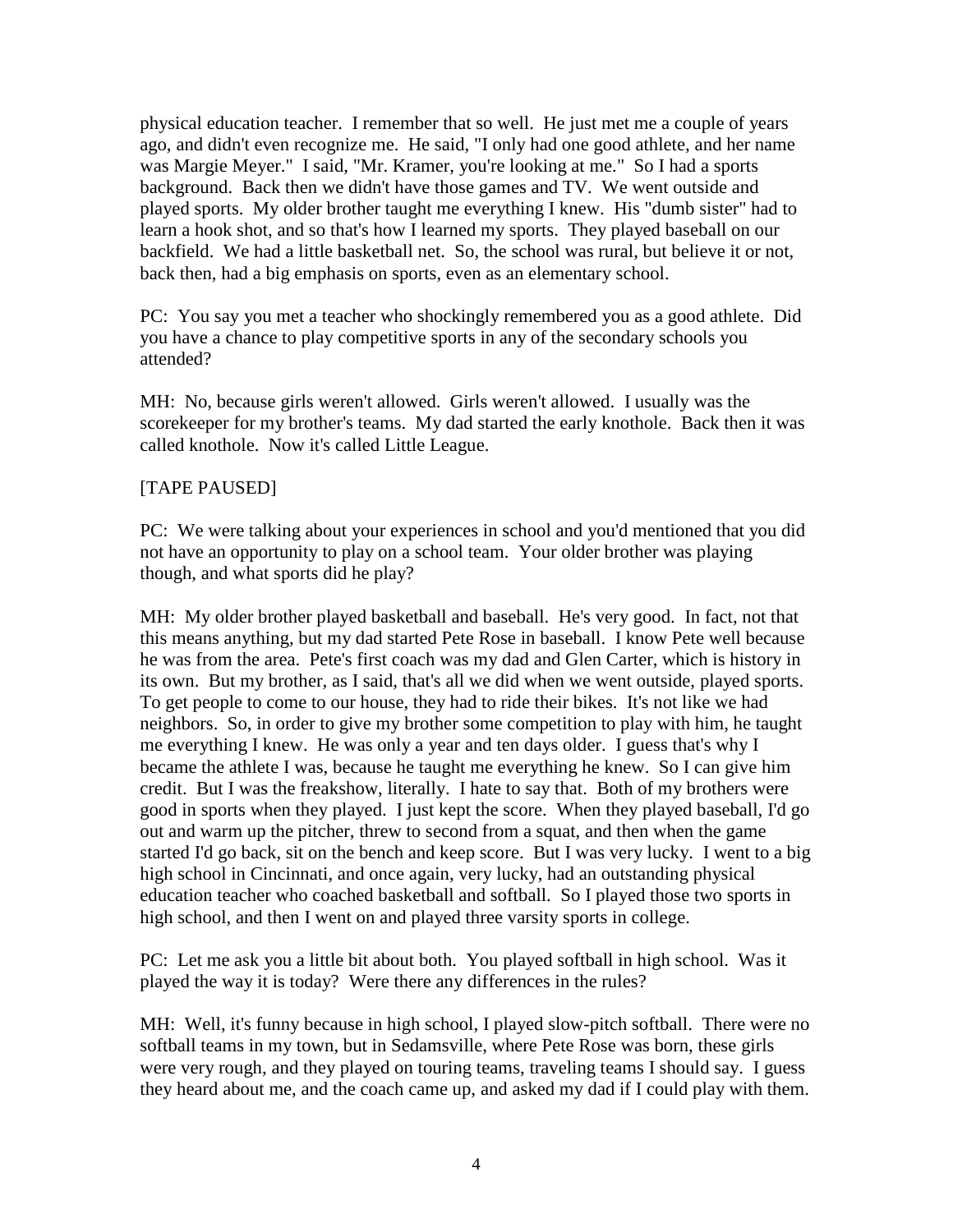My parents said no because they were too rough. Some of their values weren't the same as my parents' values. I hate to say it, I did learn to swear from that team. But finally, I begged my parents enough and said, "You know I'm good. You know I love it." So they did allow me to play on that team, and we played all summer long. My mother never missed a game. So I did play, but when I got to college, it was then fastpitch. Softball is the same with more skilled players. You have different, minor rule changes, but it's the same as you see in our Olympics.

PC: How about basketball? When you were playing basketball, was that six on six?

MH: Oh my goodness.

PC: What sort of high school basketball did you play?

MH: You're good, Paul. Yes. It was six on six, divided court. Only three people could shoot, and the other three could only guard. Basketball has really changed.

PC: Could you dribble? Was that allowed?

MH: In the beginning it wasn't allowed, and as the years progressed, dribbling was allowed.

PC: When you played in high school, could you dribble?

MH: When I started playing in high school, you couldn't dribble.

PC: Could not dribble.

MH: Okay. But heaven forbid you cross [the center line]. You couldn't cross the center line. When people hear that, they just go--

PC: So, there wasn't a rover even back then?

MH: No.

PC: Nobody could cross the center line. Wow.

MH: I'm impressed you know about the roving player.

PC: Well, you read the interviews that I did with your first set of players. We talked about those things and the changes that they lived through too. It was the same all over the country for people.

MH: But even in high school there was pressure that women didn't play sports. So every time we played other teams, we'd call them "play days" in high school. We would go to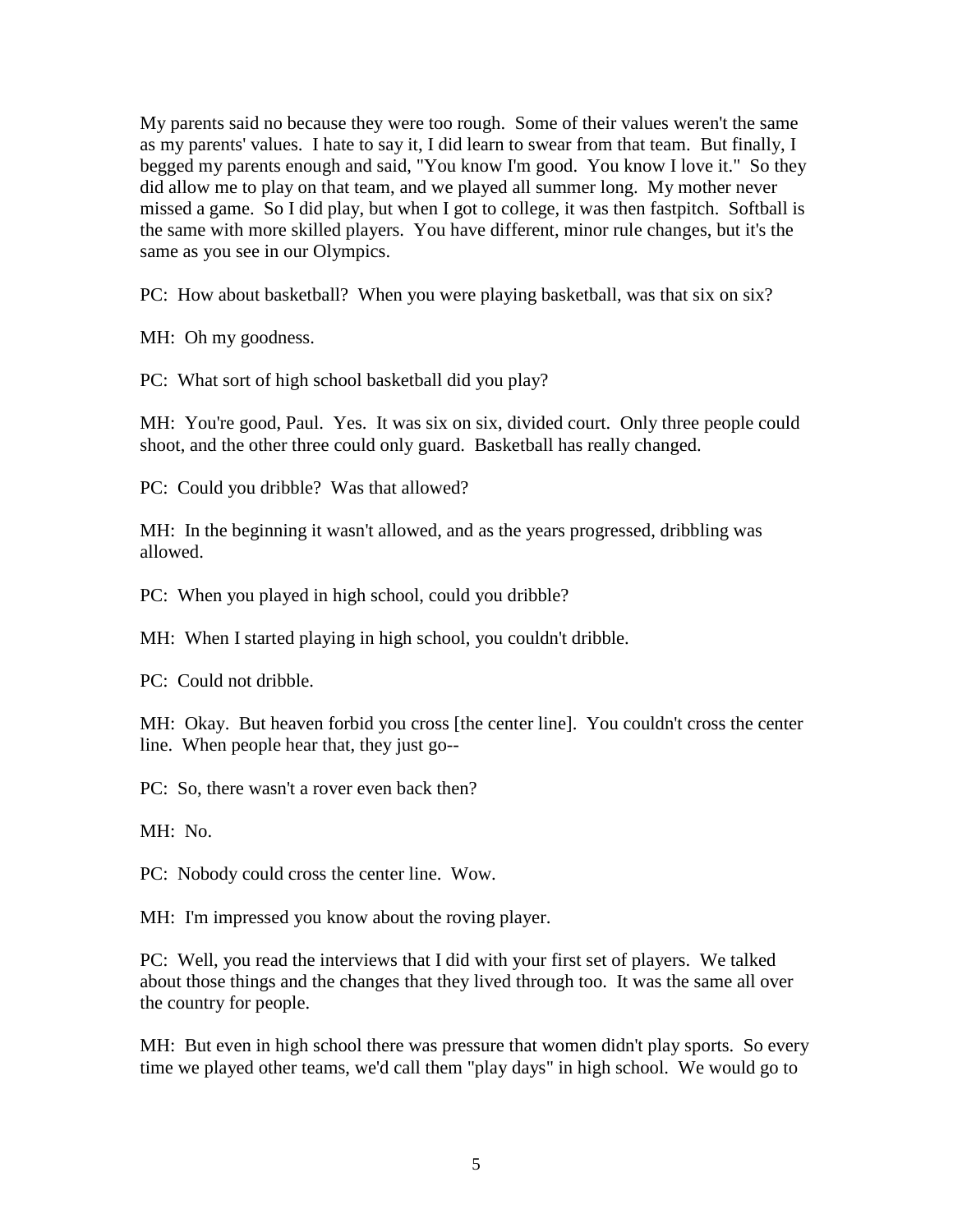other schools, but it was always a play day. But yet, my high school coach would coach us like we were, [in] my terminology, a varsity team.

PC: So when you went to play another high school, on a play day, it was your school's players against their school's players?

MH: Yes.

PC: Because many times, play days, especially at the college level, the kids would go to another school and then they choose up sides.

MH: No.

PC: So it really was a way to take the competition out of it. But you were competitive?

MH: Yes. We were supposed to be nice. [laughter] On the play days, we were supposed to be nice, and we always socialized afterwards, with little snacks. That was part of it. My high school coach, coached me the right way to play, but, it was not win, do or die. It was have fun.

PC: What positions did you play in high school?

MH: Basketball, I was a shooting forward. Softball, I played everything. I was very lucky. My brother taught me well. In the summers in baseball, I was an infielder, mainly a second baseman because I played with a shortstop, who was able to get the ball off faster than most guys can now. We set a record for double plays one season, in the hundreds or something. When she got pregnant and had to leave, the new shortstop, we only got some sixty double plays a year. So there were girls back then who could play and keep up with the boys.

PC: This was when you were in high school?

MH: Yes.

PC: You were playing baseball.

MH: I was playing softball.

PC: But in the summer, I thought you said you were playing baseball.

MH: No, in the summer it was always softball.

PC: Softball

MH: Girls still weren't allowed to play. I was not allowed to play with my brothers on the knothole or the Little League teams. It had to be softball.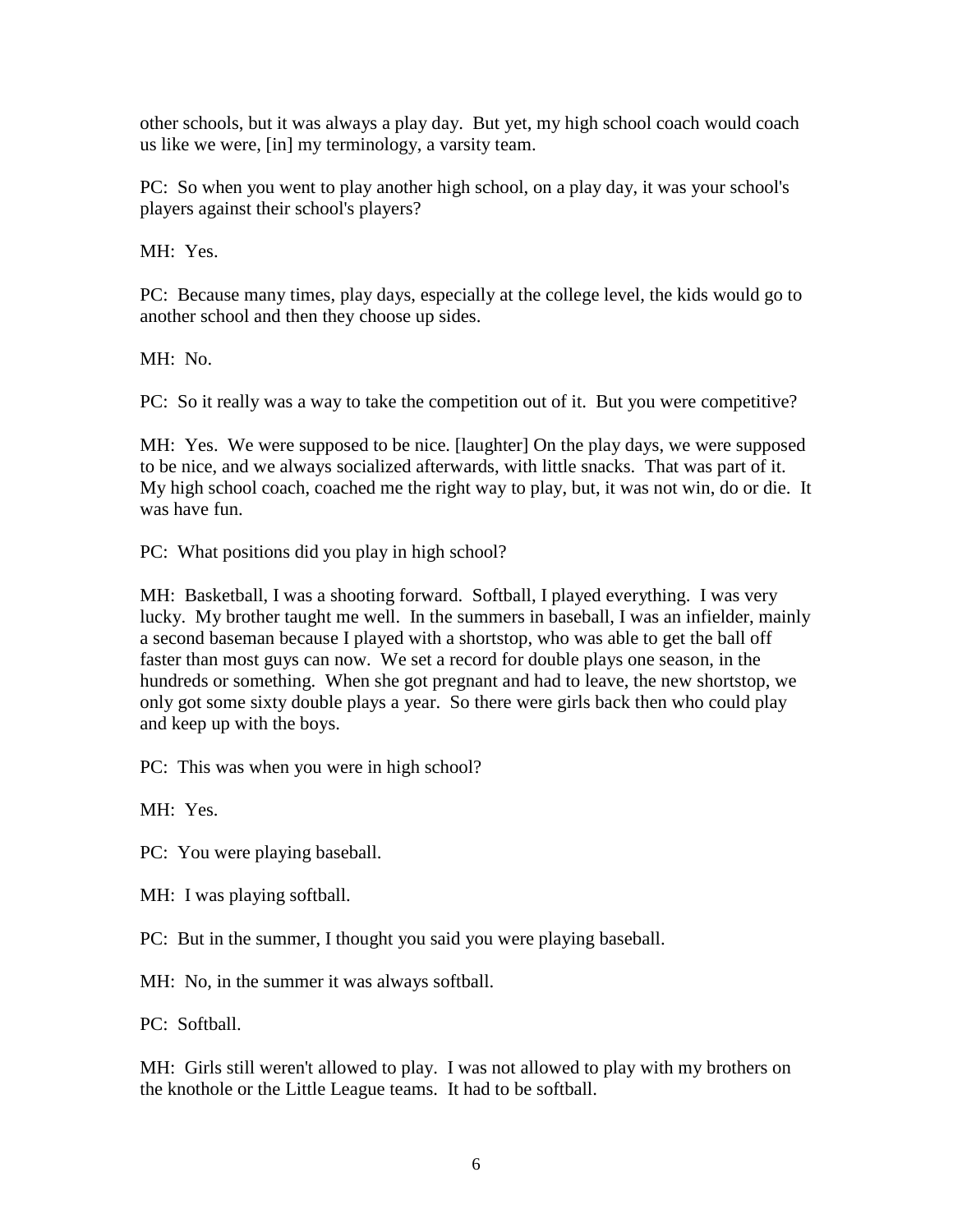PC: Those were the only two sports you played in.

MH: In college I did everything, but in high school I only did those two. When I got to college, being a physical education major, I had to learn to play field hockey, and I got very good at that.

PC: But at the high school level, were there any other sports that were available?

MH: Yes. In high school they had synchronized swimming that was available, and swimming, things like badminton. I bowled in high school; I was a bowler, too. So, they had a lot of sports in high school. I came from one of the bigger high schools in Cincinnati.

PC: Did you have any particular academic interests when you were in high school? Was there anything that got you really excited in your studies?

MH: Biology and math. I had a severe learning disability growing up, had to memorize my way through school. I was cum laude in high school, Dean's List [in] college, but my only academic interest was, basically, to be good at what I did, and that was to learn about all the sports and how to perform and how I could help other people do the same. PC: So, by the time you left high school, you already knew that you wanted to do something--probably at that period of American history, it would have been to teach or something that was involved with athletics.

MH: Right.

PC: Where'd you go to college?

MH: I went to the University of Cincinnati. I didn't want to go there. I wanted to go away to school, but my parents wouldn't allow it. So, I went to the University of Cincinnati. As it turned out, it was probably the best thing that ever happened to me.

PC: How far away was that from your home?

MH: Twenty minutes.

PC: Twenty minutes.

MH: I was a commuter, so my mother drove me home from school for three years.

PC: Wow. [laughter]

MH: Yes.

PC: That's extraordinary.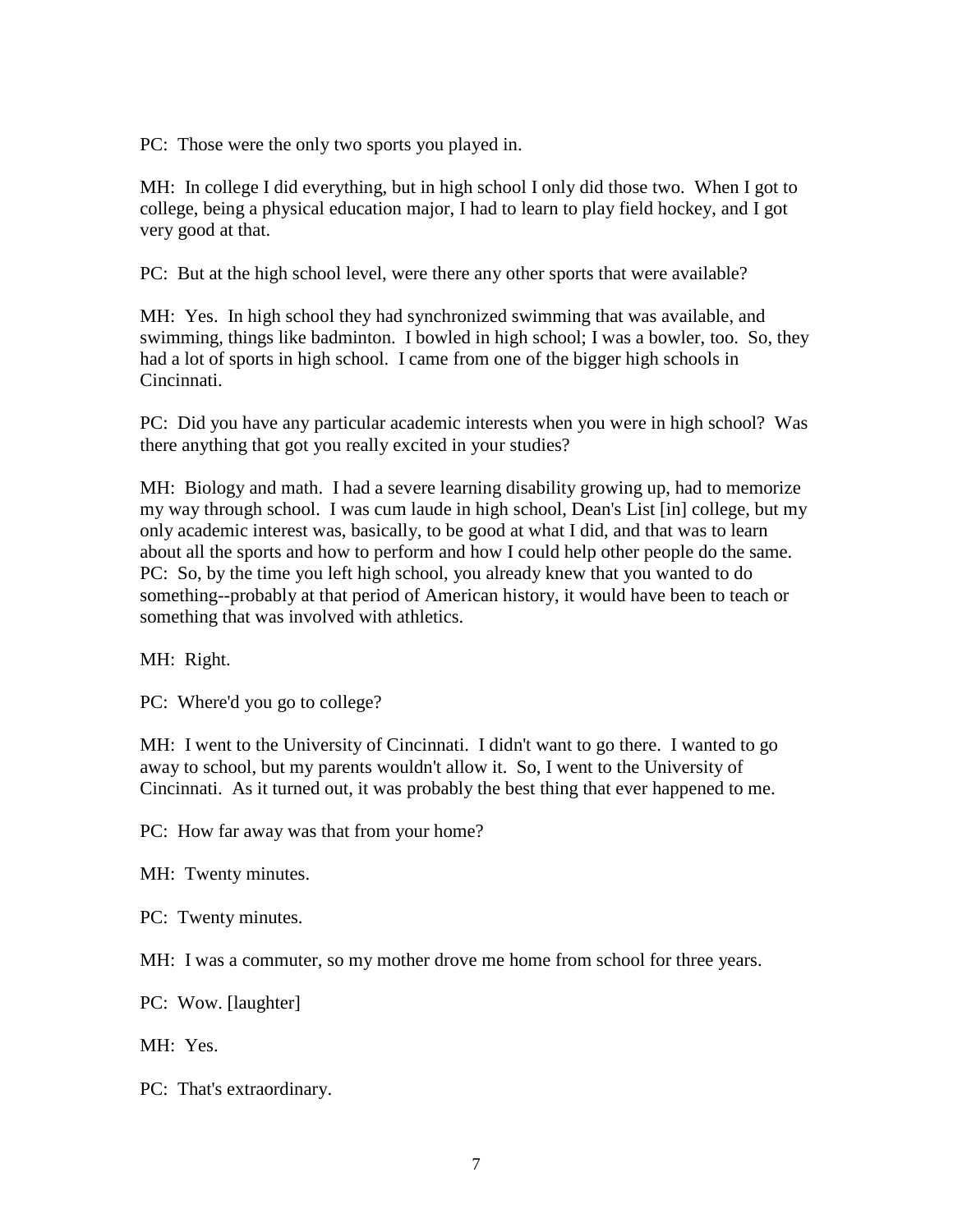MH: My brother is only a year older, he was in engineering, so I would ride to school with him. Because I played sports and it was after classes were over, if the bus came back at one in the morning, my mother would drive to UC [University of Cincinnati] five days a week to bring me home.

PC: Right there, though, there's something a little unusual. Your mother was driving, and that was not true of many American women in that period of time. More true, I guess, than it had been before, but still, it's a little bit unusual. Tell me about your life at the University of Cincinnati.

MH: Like what?

PC: Other than athletics, your major was physical education? Is that what they had as a major?

MH: My major was physical education. I actually lacked a lot of confidence in my ability--to perform as an athlete. I was very confident in sports in high school, not so much in college. But I lacked a lot of confidence in myself. I hate to say it, but as a product of German people, I was a kid to be seen and not heard. I can remember being kicked under the table for making comments when I was with relatives, playing cards. My parents really didn't want me to go to school. They didn't tell me, but it was really because they didn't have the money. It was because they were paying for my brother to go to school, and since we lived outside of the city limits, it costs as much to go to UC as if you had lived in New Jersey. It was actually money, but I finally wore them down. Yet, once I got there, they supported me totally. I lacked a lot of confidence, so I decided I wanted to become a member of a sorority. It was my Chi Omega sorority that gave me the confidence I needed to be a leader on campus. I'm not bragging, but I ended up getting the highest award that the campus gave. It's called the C-Ring for [Women's Leadership Award, scholarship, service and leadership], and I was in all sorts of honoraries.

PC: What sort of course work did you do other than physical education?

MH: My minor was health and biology. I would have been able to teach either one of those.

PC: When you took physical education, this was a program that was designed to prepare you for teaching?

MH: Yes, sir.

PC: Unlike today, where it can do that, but it can also lead you off into many other different careers today. So back then, I assume most of the people then were going to be teachers.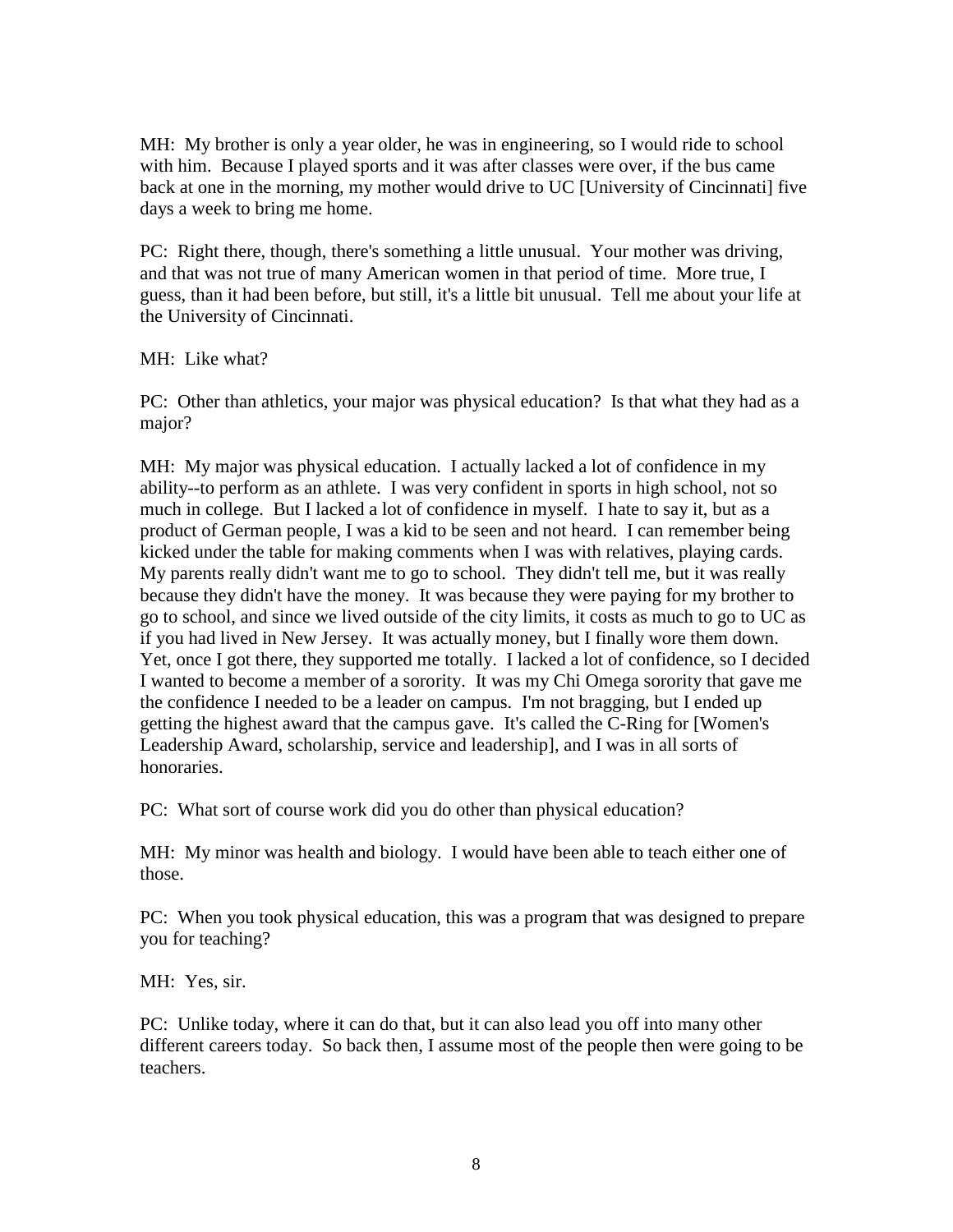MH: Yes, definitely. Good question. As I think back on it, we did have to take a course on coaching, one course. I can still remember it was a Penn State--Peter Lawler, another who wrote the book on professional ethics. It was physical education to be a good teacher on all levels, from kindergarten to high school.

PC: What was the balance of men to women in the physical education program? Were most of the people who were preparing to be teachers men, or was it pretty even with men and women?

MH: Well, when I started out, there were only eight of us. No, I'm sorry. When I graduated, there were only eight women in my class. Back then, there were probably anywhere from twelve to maybe twenty men, but most of them were jocks. I can remember some of the football players not doing their work, they'd sit behind me and cheat, look over my shoulder. Most of them were some of the football players and athletes.

PC: They wanted what they thought would be an easy curriculum or they wanted to go on to be teachers.

MH: Or coaches.

PC: Coaches of one form or another.

MH: My field wasn't that easy because I took some of the same sciences the premed students did.

PC: Well, I can tell you that's what your players told me as well about their curriculum. The ones who were in physical education at Rutgers told me they studied a really rigorous curriculum with some very top people in the field, and that they were among the first to take courses over at Rutgers because of that.

MH: That's right.

PC: Pretty impressive academic lives that some of them had. One of their professors, Neil Dougherty is still at Rutgers.

MH: I remember Neil.

PC: We did an oral history with Neil too. The early days when he was at Rutgers was fascinating. Did you complete the University of Cincinnati in four years?

MH: Yes, sir.

PC: What teams did you play on at Cincinnati, if any?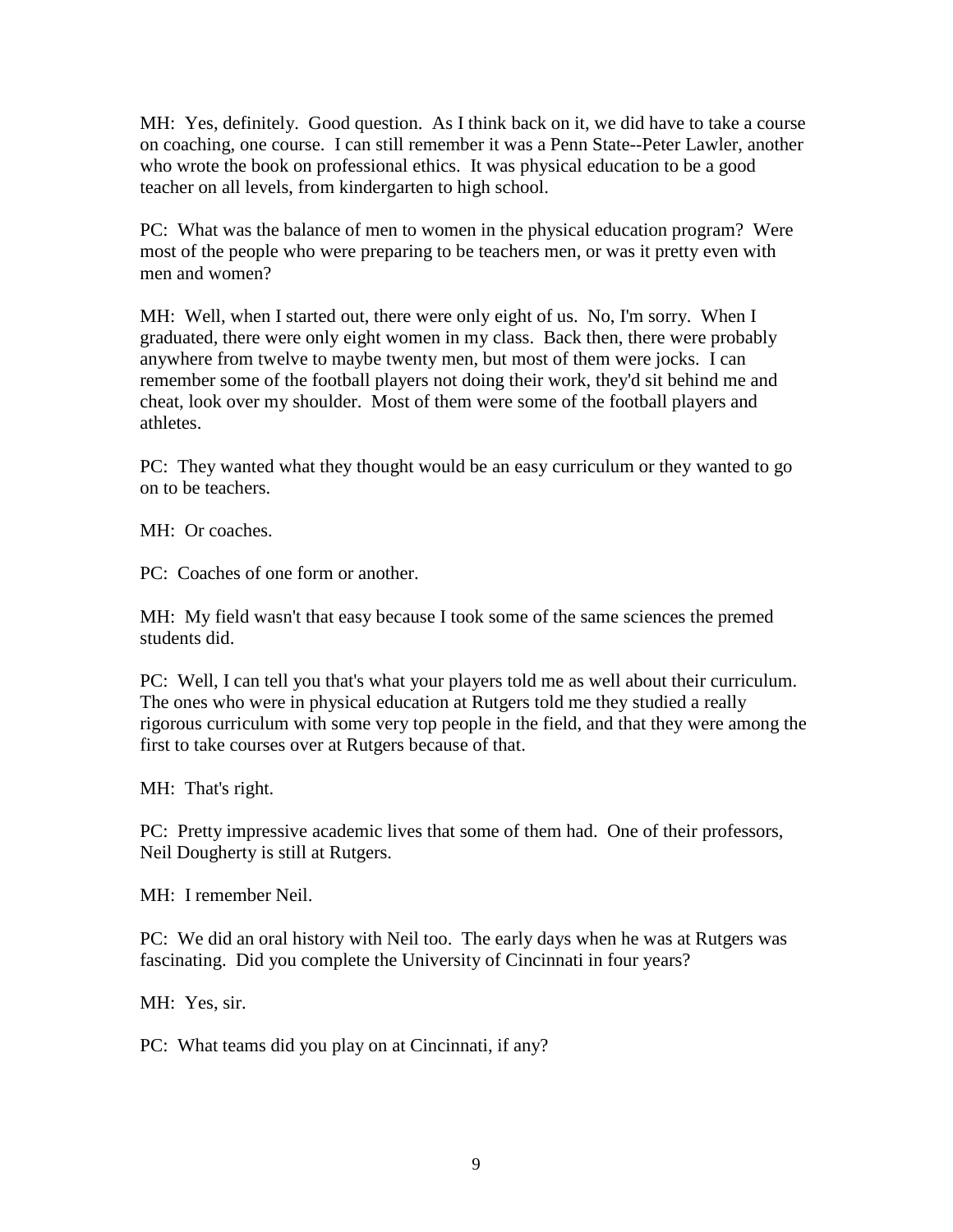MH: The varsity sports were--this is the neat part. Before Title IX, you could play as many sports as you wanted. [Editor's Note: Title IX of the Education Amendments of 1972 requires gender equity in any educational program or activity that receives federal funding.] So I went from season to season. Fall was field hockey. Winter was basketball. Spring was softball. But because I was very involved in what they called the Women's Athletic Association--I was president of that my senior year, I was involved in that all four years--I played a lot of sports. I was the only lady, I think at that time in school history, to shoot a perfect score in prone position on the rifle range. So I did lots of sports. I wasn't a dance major by any means. Social dance, yes. But modern dance, no. I played everything. Coed volleyball. You did that if you wanted to be a good teacher.

PC: You said you were in a sorority. Obviously, you didn't live there if you were staying at home, but what was sorority life like at Cincinnati?

MH: I actually got to live there free my last year because I was president of the sorority. So that made my mom only have to pick me up for three years. The sorority, because of the value system and their purposes, gave me the confidence to be the leader that I became, really insisted on high personnel, good grades, community service. We did tons with community service. So even though I was brought up in a Christian home, it gave me a value system that really helped me with coaching, and more than anything, gave me the confidence that I needed and certainly gave me a group of sisters that I could relate to for friendship. You can cut this out if you want, but one story I'll tell you, if it weren't for my older sorority sister, I probably--yes, I'm getting emotional--probably would not have graduated because my parents only had one car, which was needed on the farm, and a truck. So my senior year, we had to do student teaching; one was in an elementary school and one was in high school, and both of them were way out of the city limits. There were no bus lines back then to get to the schools. So I had no transportation for my student teaching. Without student teaching, you couldn't graduate. So my sorority sister, and one of my best friends, happened to teach at a high school near the university. She made me a separate set of car keys, and I'd walk up the hill and get in her car, and used her car for the whole year. After student teaching, I'd drive back, and put her car back in her spot so it was there when she got out of school. That's what sorority life was all about!!

PC: That's neat. You did student teaching at a high school.

MH: And an elementary school.

PC: When you went there, were you teaching exclusively physical education and coaching?

MH: Yes. Not Coaching, just teaching.

PC: Just physical education.

MH: Just teaching.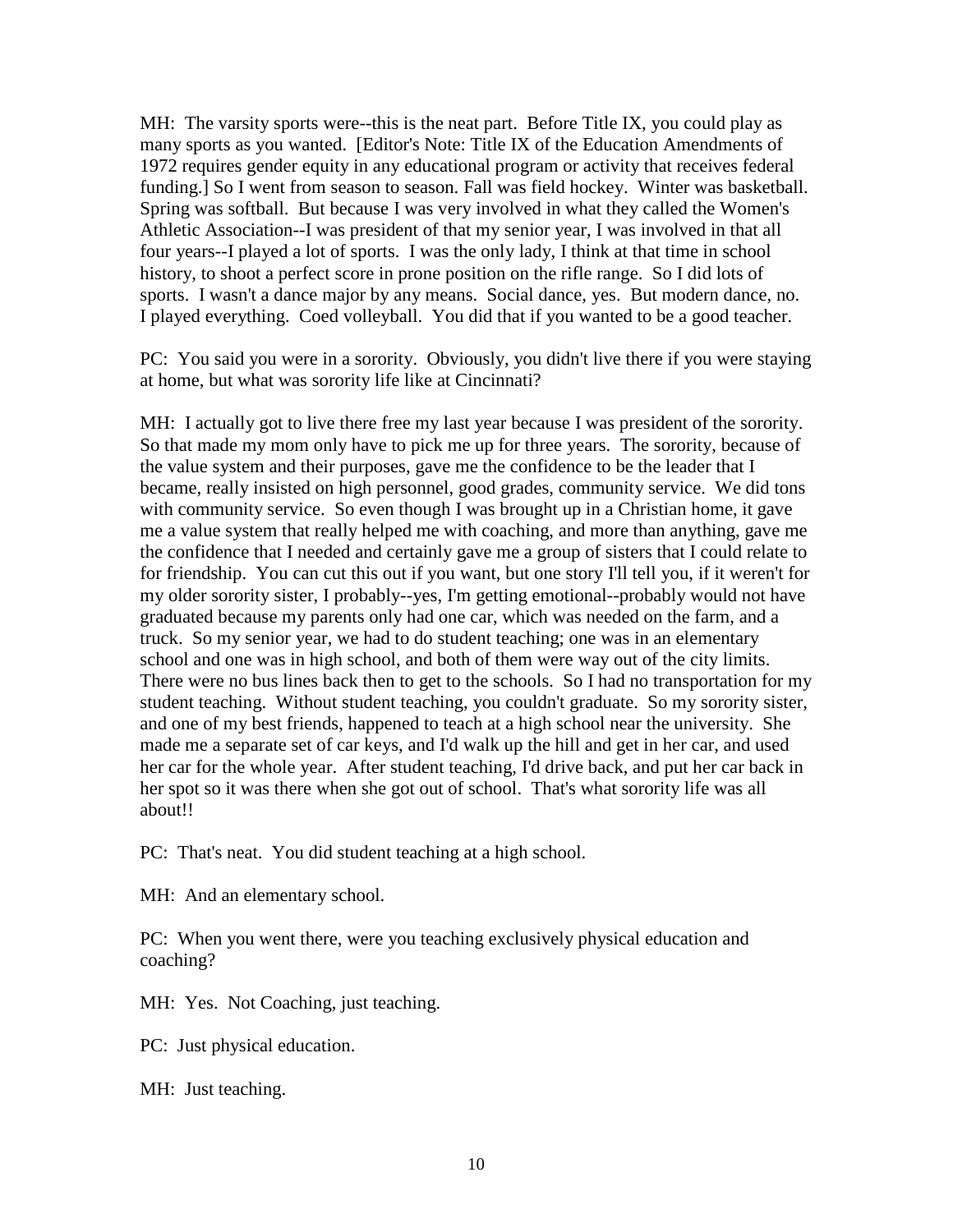PC: So they didn't expect you to have a second academic major other than physical education when you went to teach in a high school at that time?

MH: No, the physical education program at the University of Cincinnati, when I was there, was a dual program, and it had a minor in health. I chose to also have a double minor of biological sciences because I was interested in sciences. But because the student teaching part was strictly physical education, one only taught your major physical education in your student teaching. Physical education was my major, so that's all I taught in student teaching.

PC: In terms of employment, when you came out, it was possible to get a job strictly as a physical education teacher at that time.

MH: Yes, but because of my minor, I could have also taught biology and any kind of health in high schools also.

PC: What year did you graduate from college?

MH: 1958.

PC: So you're coming out after the Korean War. It's during the Eisenhower Administration. You're living in Ohio at this point in time. Did you anticipate living in Ohio the rest of your life?

MH: Well, my parents wanted me to. They actually forbid me to leave the street, Delhi Pike, much less the city, much less the state. So it was a very, very difficult decision for me to make. I would have loved to have stayed at UC and taught there, but there were no openings. I don't even know if they'd have hired me, but there were no openings at UC. Probably around my sophomore year in college, I knew I wanted to teach teachers how to teach. I had one great teacher and one very weak teacher. I can remember it was the great teacher telling us, "Well, you're learning how not to teach," when we would complain about the other teacher. I'll never forget that. I wanted to teach teachers, which meant I had to go from college to college teaching, which back then you didn't do. You usually had to have a master's to teach on the college level. But I still wanted to teach the teachers. So it was then that I decided, about my junior year, that I wanted to be a college teacher. It was my basketball coach at that time who told me I could do it and that I should do it. She really encouraged me to do it.

PC: I'm assuming that all the coaches that you had, at least at the college level, and maybe even the high school level, were women. That would have been the norm back then.

MH: Yes. Absolutely. Absolutely the norm. However, the summer softball and all those teams had men coaches.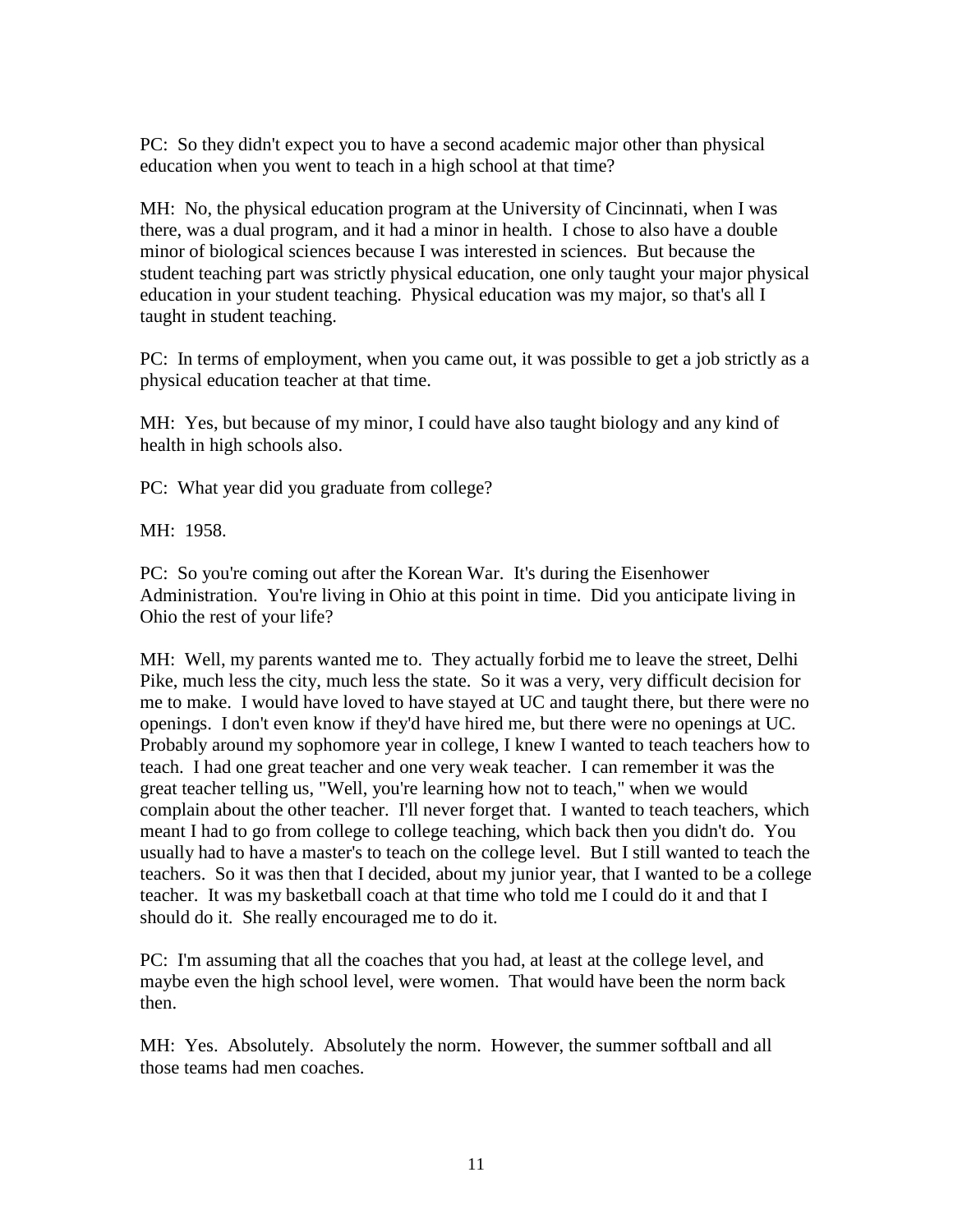PC: Where did you get your first job?

MH: It's funny how I got it, but my first job was at Douglass College of Rutgers in New Brunswick, New Jersey.

PC: Really? Your very first job was there?

MH: My first job.

PC: How did you find the job or how did it find you? What happened?

MH: Well, you can edit this, but that in itself was amazing. I had worked at summer camps in Maine and one of my friends, who became a good friend, was graduating from Sargent [School of Physical Training]. Back then, that was the best phys. ed. school, or at least that's what we were told, up in the Boston area. So we were going to live together. I was going to teach in a college up in New England someplace, and she was going to teach at a high school. So I had heard about the job at Douglass and applied for it, just to see how good I could be at being interviewed and all that. I was turned down. Douglass said, "No," they had a student in their own program who they were going to hire. I still remember driving on the Garden State Parkway up to Waltham and Boston, and saying, "Well, there's one job gone," as we passed exit nine on the New Jersey Turnpike. They weren't interested. I did have an interview at Brandeis [University], but they also wanted me to be an RA [resident assistant]. While I was waiting to have the lady change that so I could live with my friend, I get a letter or a telegram saying that Douglass would like to interview me for the job. Classes had started. I had to go to school, had to keep my grades up, and I said, "I'm really sorry. I just came back from spring vacation. Had I known two weeks ago, I could have been there." I spent my spring vacation interviewing in the Northeast, and I said, "I'm sorry, I can't come for an interview." Never heard back from them. Then I did hear from Douglass, "We talked to your one reference and were told"--I might be saying this wrong. "We were told, 'You don't have to worry, you should hire Marge sight unseen.'" They said, "We're now interested in hiring you." Well, I had a major dilemma because the Brandeis job was on hold until the board of directors, I guess, had to approve the teaching job without the RA part time job. Thus, that job didn't come through and it didn't come through. So I really had a decision to make. After getting help from the house mother, at my sorority, I finally decided to take the Douglass job.

PC: Did it seem to you, in any way, to be an opportunity or something you didn't even think about to be at an all-women's college? Was that something that mattered to you at that time?

MH: That never crossed my mind because the only thing I knew about Rutgers was Dr. Mason Gross on television with some kinds of birds or something. [Editor's Note: In the late 1940s and 1950s, Mason Gross was a judge and personality on the television game shows Think Fast and Two for the Money.] You would know that show, Paul.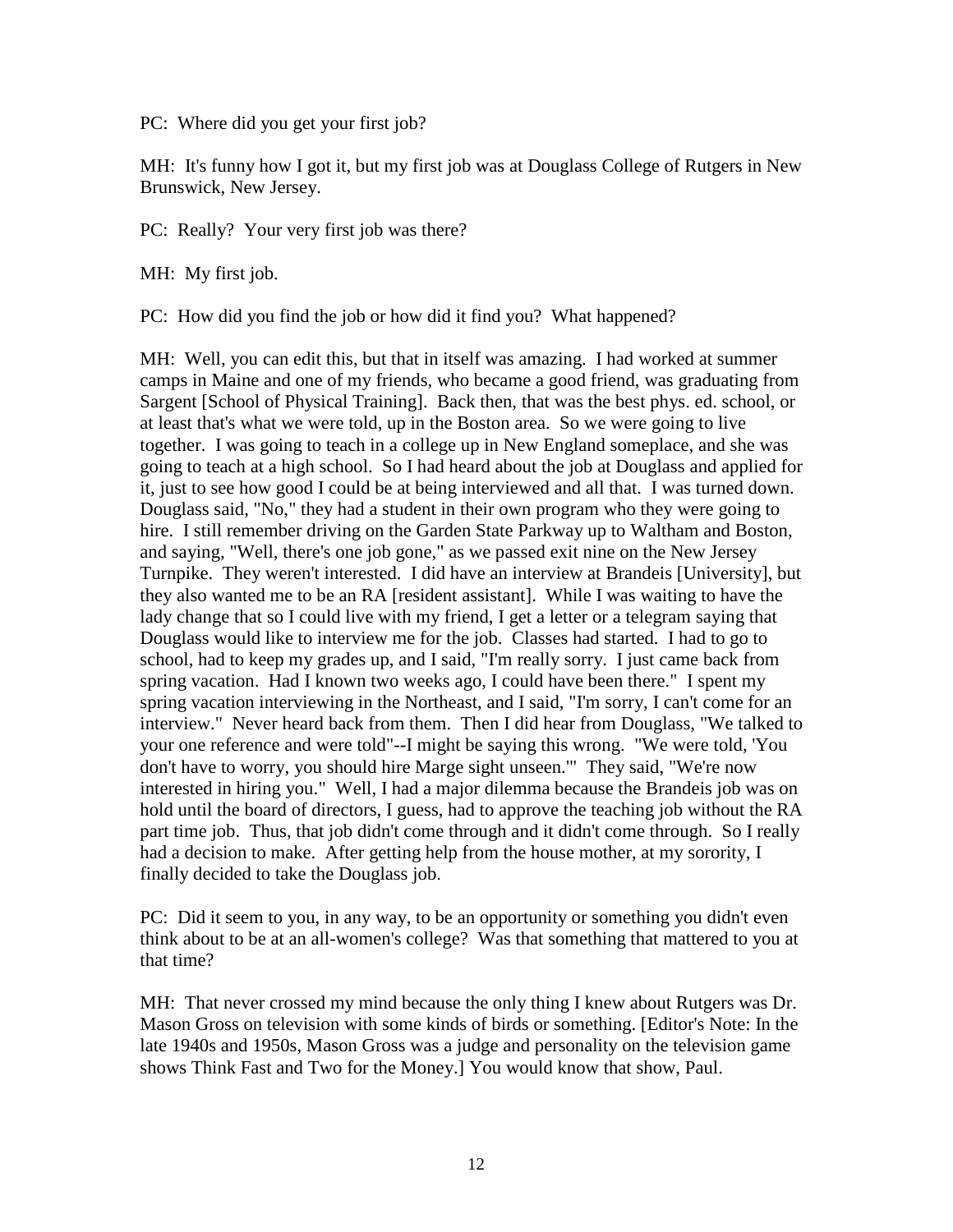PC: He actually had a couple TV shows. Yes.

MH: That's all I knew about Rutgers. I hardly ever left the state of Ohio, other than my camping jobs, and I only did those because it would look good on my resume. So that's all I knew about Rutgers. The fact that Douglass was a women's college, that never entered my mind.

PC: You got hired while you were still a senior in college.

MH: Sight unseen.

PC: Sight unseen. You were going to start your job July 1, I guess, after you graduated?

MH: No, it was September.

PC: Okay, September. You were hired by the physical education and health program. I think it was both by that time at Douglass.

MH: Yes.

PC: You joined a faculty of how many people? Do you remember how many were there?

MH: That year, there were, I think, five of us who were new. I think we had thirteen to fifteen on staff because it was a major program, and it was a big dance program. I know there were five of us hired the same year I was hired. I still remember all five. I think there were like thirteen to fifteen of us in the department of physical and health education.

PC: You're starting to work in September of 1958. Do they, at that point, have any varsity sports programs or is that the next year?

MH: They never had anything like that, and they didn't want anything like that.

PC: Did you know that when you got there, or was that something they told you?

MH: No, I didn't know that until I got there. But I was lucky. Come to find out my basketball coach at UC went on to Penn State to get her master's degree, and her best friend was hired to teach tennis and health at Rutgers. So I was at least able to have a friend right away, and that's how we roomed together. So that gave me some security because I was insecure as far as my teaching ability then, never having taught before.

PC: What did you teach? Do you remember what your first year of teaching was?

MH: Yes, being the youngest on the staff, I taught twenty-one different sports, and my joking line was, "Jack of all trades, master of not a darn thing." But I also taught the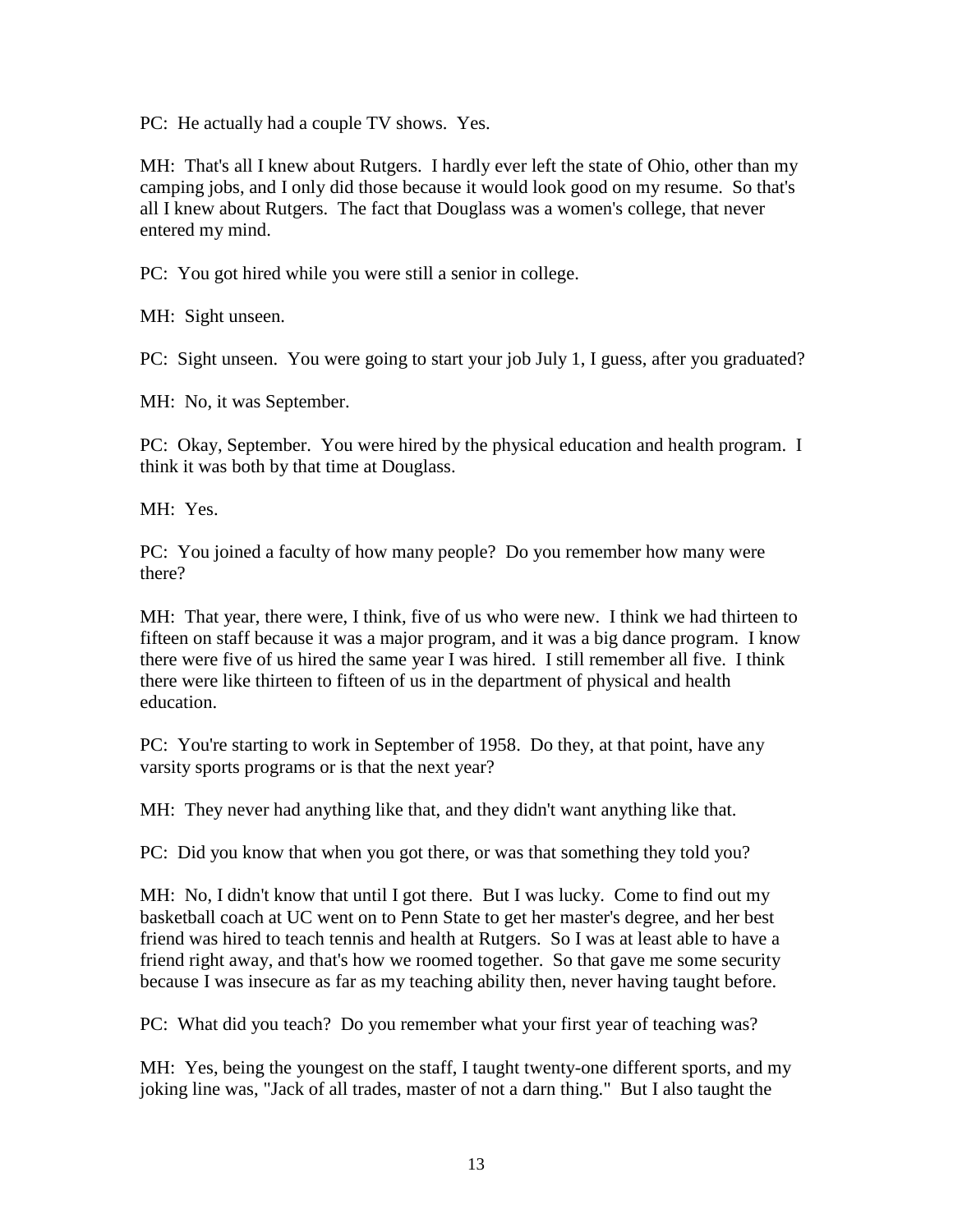teachers how to teach. I think I was teaching them basketball and softball then, P.E. majors.

PC: Did they put you very quickly into some sort of faculty role with the athletic association at Douglass?

MH: We didn't have an athletic association then at Douglass. Actually, I helped start it my third year there. We didn't have anything like that. Nothing like that. They had a lot of dance stuff.

PC: But when you got there, did the women have an intramural program at least?

MH: No.

PC: Nothing. But they had play days, I assume.

MH: No.

PC: Not even play days with other schools. Okay.

MH: I mean, had they had it, like five years before I got there, I'm not sure. But when I got there, there [weren't play days.]

PC: This was in part because the people who were running physical education weren't comfortable with any sort of competition or it just didn't occur to them?

MH: I think they were old-thinking, very old thinking. Neither heads of the P.E. department had ever played sports. Both of them were health or dance. I think varsity sports was just foreign to them really. I hate to say it.

PC: It's not uncommon. I mean, there are a whole group of physical educators of that era who were not entirely comfortable with sports or had much background in it. That's what I found at least in the research and reading I've done.

MH: Right, and especially for women.

PC: Where did you live?

MH: Well, I moved with my friend, from Penn State, to Highland Park, into a nice neighborhood [with] two other friends of hers from Penn State. So there were four of us in this house.

PC: Could you walk to work?

MH: No.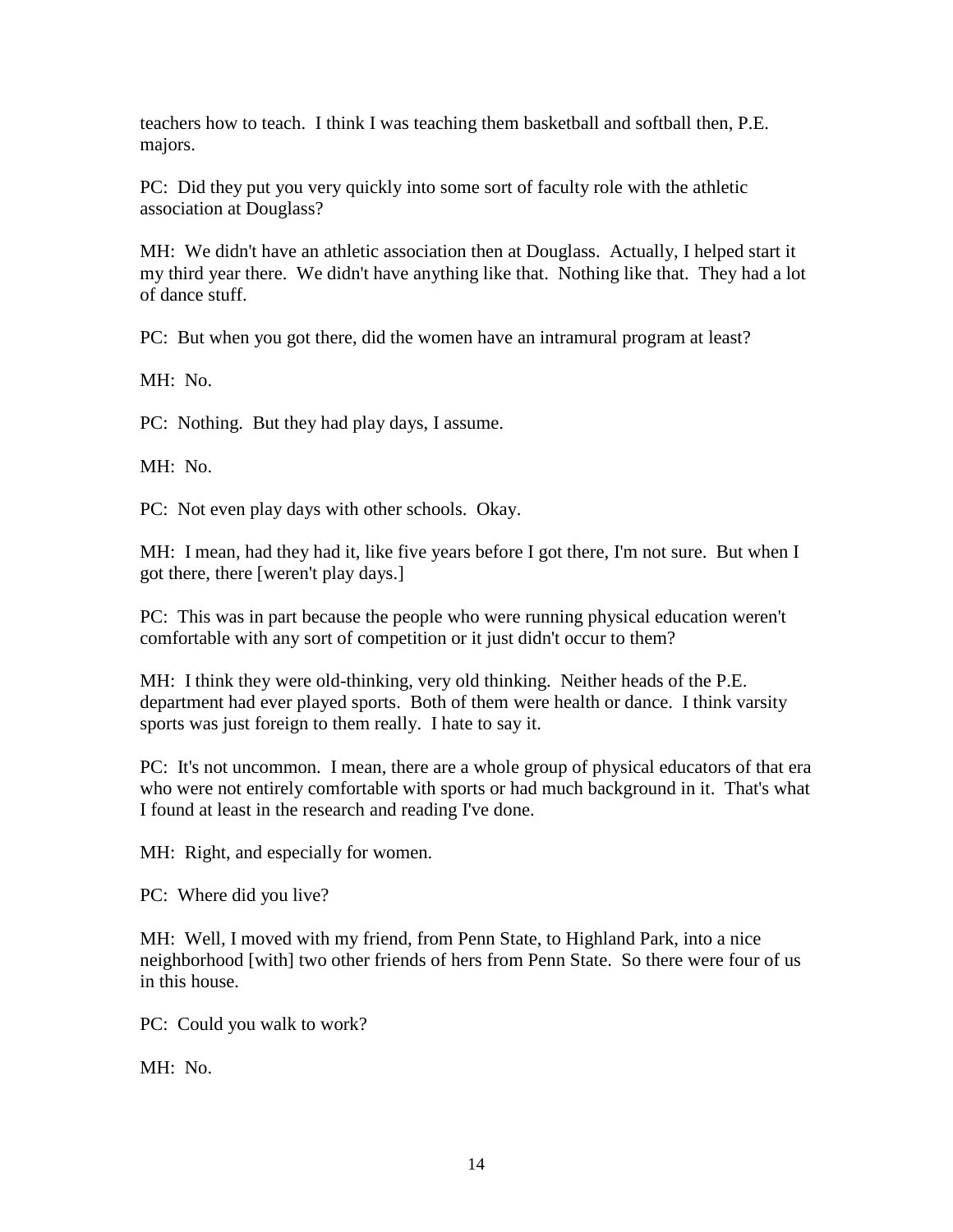PC: No. So you had to get a car or bus?

MH: Well, my uncle gave me his car to get here. Unfortunately, it was an old Nash--I don't even know if they still make Nashes--but anyway, it was an old Nash. The trip to New Jersey, and many miles traveled in the first year, the block busted. So I did have to get a new car in '60.

PC: Tell me about how you did get programs started at Rutgers and became a coach if initially your responsibilities were simply teaching.

MH: Well, I guess it was inbred in me being a varsity athlete myself. I wanted to start a varsity program. I put a sign up sheet on the bulletin board to get people to sign up--and back then, before all the wonderful gadgets, that's what you did. You put a sign up on the bulletin board, and because the department did have physical education majors, those were the first kids to sign up. But looking through all my memories, I found a piece of paper where my boss told me I could not call the team varsity. No way. It had to be extramural. So from that point on, the word varsity could never be used. I started an extramural basketball team. It's funny. I don't have all those facts with me now, but somewhere in here, Paul, I can look up, and it'll tell you exactly how many girls came out that first year. I had both a varsity and junior varsity team-some twenty-four plus.

PC: That first year, you were coaching only basketball?

MH: Yes, basketball was the first sport I started because, back then, it was the most popular. What I can do is send you the dates and how many kids came out. I should have done that before I got here.

PC: It's okay.

MH: Softball was the last sport to form, and I only had one softball team. Field hockey was the second varsity sport to form because back then field hockey was much bigger here in the East than it was even in the Midwest. But I had two basketball teams because you only could play six at a time. So I had lots of kids come out for basketball. Field hockey, I finally did have two teams, but because it took so many players, it was basically just one varsity program. I only had one softball team. Softball was the last sport. I only had varsity softball for four years. That softball team never lost a game in four years.

PC: Was there a track program for women at any time that you were there?

MH: Never.

PC: Never?

MH: Track and field was at Rutgers. You know what? I don't even think track and field was even taught at Douglass then for the teachers. As I said, D.C. was more into dance,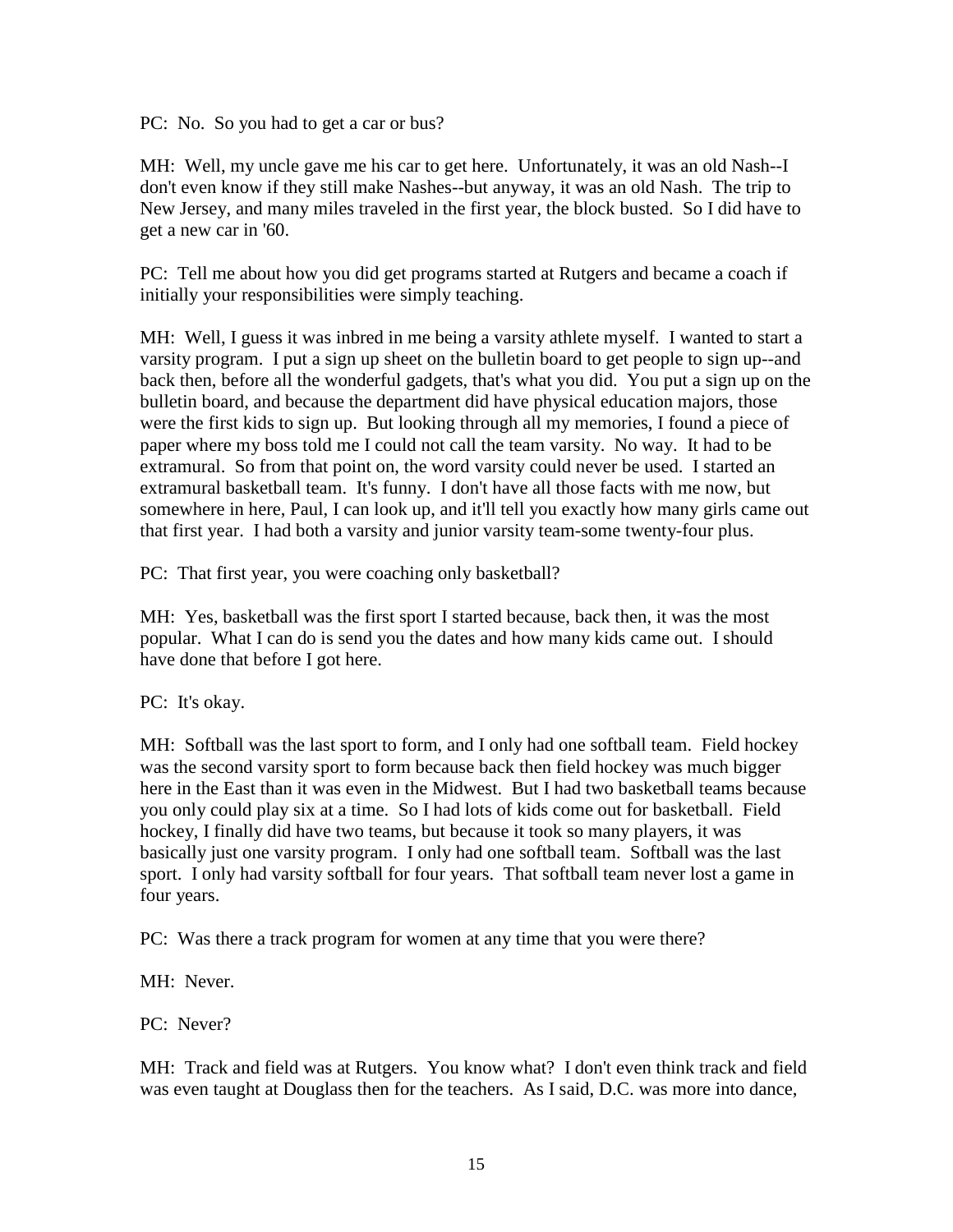but they did do a lot of swimming. Douglass had a great synchronized swimming program then, the coach was one of my mentors. She then went on to the University of Florida. But no track and field.

PC: The yearbooks always feature the synchronized swimmers.

MH: They were very good.

PC: They were very good. That's the impression one gets.

MH: But my friend, Dot Shields was the synchronized swimming coach then, and she was excellent.

PC: Can you remember what you were paid back then, what your salary was?

MH: Yes. Stop that [the recording].

[TAPE PAUSED]

PC: So your memory of your salary is that ...

MH: I think my starting salary was like 4,020 dollars, something like that. When I left, it was maybe 4,200 dollars, something like that because I did get one or two little tiny promotions.

PC: That actually sounds like a reasonably good salary for back then. That's coming from a teaching family myself. I'm sometimes startled to look at what my father made as a teacher at the University of Maryland, which is where he was employed.

MH: But think of what C. Vivian Stringer is making now for one sport and no teaching responsibilities. I taught like twenty-one credit hours that first year of different sports, and eventually ended up coaching all four teams, two baseball, one softball and one field hockey.

PC: Were you paid any supplemental money for coaching?

MH: Nothing.

PC: Nothing. That won't start until the '70s at Rutgers. In the '70s, when Rutgers takes over the women's sports program, people who coach, who are at that time still physical education teachers, get money for the coaching. But that didn't happen back then. So how did you recruit a team? You posted something on a bulletin board and people just showed up.

MH: That's funny. That's a good question too, because I was, after the first year, given more responsibilities because I guess they knew I was one of the few people on the staff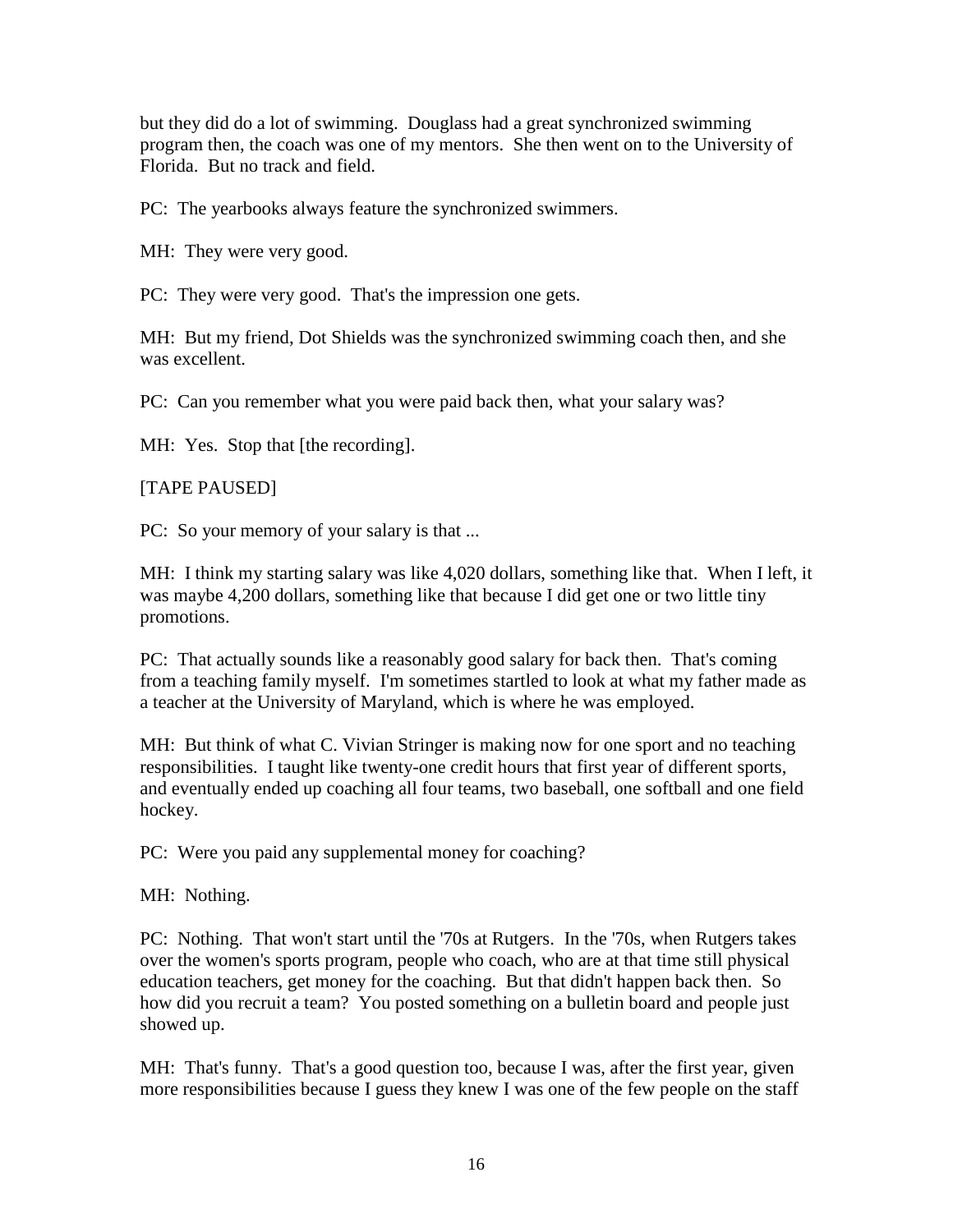who was actually good at team sports. So, as I started teaching more of the teachers and more of the classes, I would promote my teams through my classes because I wanted non-majors on the team too. And notes on the bulletin board. So it was just my personal talk, and then I convinced the players that they had to go out and recruit, too, their friends who they know that played sports in high school. That's what brought in a lot of kids--it was the phys. ed. teachers who brought in their friends who were interested in sports. I remember when I knew I needed a taller person on my basketball team, and I'm serious when I say I would just go around college and look up--and this is a true story. I finally saw a tall girl come into the gym. She went to Highland Park High School. I said, "Have you ever played basketball?" She said, "A little bit in high school." I said, "Do you like basketball?" She said, "I'm not very good." I said, "I really could use you on our basketball team." She didn't really want to play, but I convinced her to come to a practice, and she met the girls and she really liked them. I taught her how to shoot and she became one of my better players for her last two years.

PC: Now when they were playing basketball for you, initially, this was six on six again. Is that how you started?

MH: To start, yes. Yes.

PC: How did it change over the time you were there?

MH: Well, they would allow you to do a few more things, like you could dribble and few more passes, and then it went to the roving player. That year is somewhere in that stuff I gave you--what year the roving player came into play. I probably should tell you, once I got here, all the women's sports--you might already know this, Paul, but all the women's sports were under the jurisdiction, not of NCAA [National Collegiate Athletic Association], but it was called the Division of Girls and Women's Sports, DGWS. Each sport for the entire state had a chairman, and it was the chairman of that sport, who was supposed to go to the high schools and the colleges, to teach them how to play their game or their sport. Well, once Douglass girls became a good basketball team, I became the New Jersey basketball chairman for DGWS, and I traveled all over the state. I can remember going to Syracuse University and other schools conducting women's basketball clinics. This was even before the roving player took over because that was supposedly my job. I got connected with DGWS because I, at a very young age, was the highest ranked basketball official, and I had a good rating in softball and field hockey, and it was my national official's basketball rating that immediately plugged me into all the officials here in New Jersey. A lot of them were college teachers. So I think basically my ability to train officials--plus, my girls were good player--that is what got me the job as the state's basketball chairman. I didn't do that my first year, but I think I did it my last four years.

That's how I got started. So when the roving player game came into being, I'm thinking, "Good gravy, I have to teach this new game to everybody." I had to teach it to my own team. So I was taking graduate courses at Rutgers and the assistant basketball coach then was Bruce Webster, and a good friend made while taking graduate classes. So I had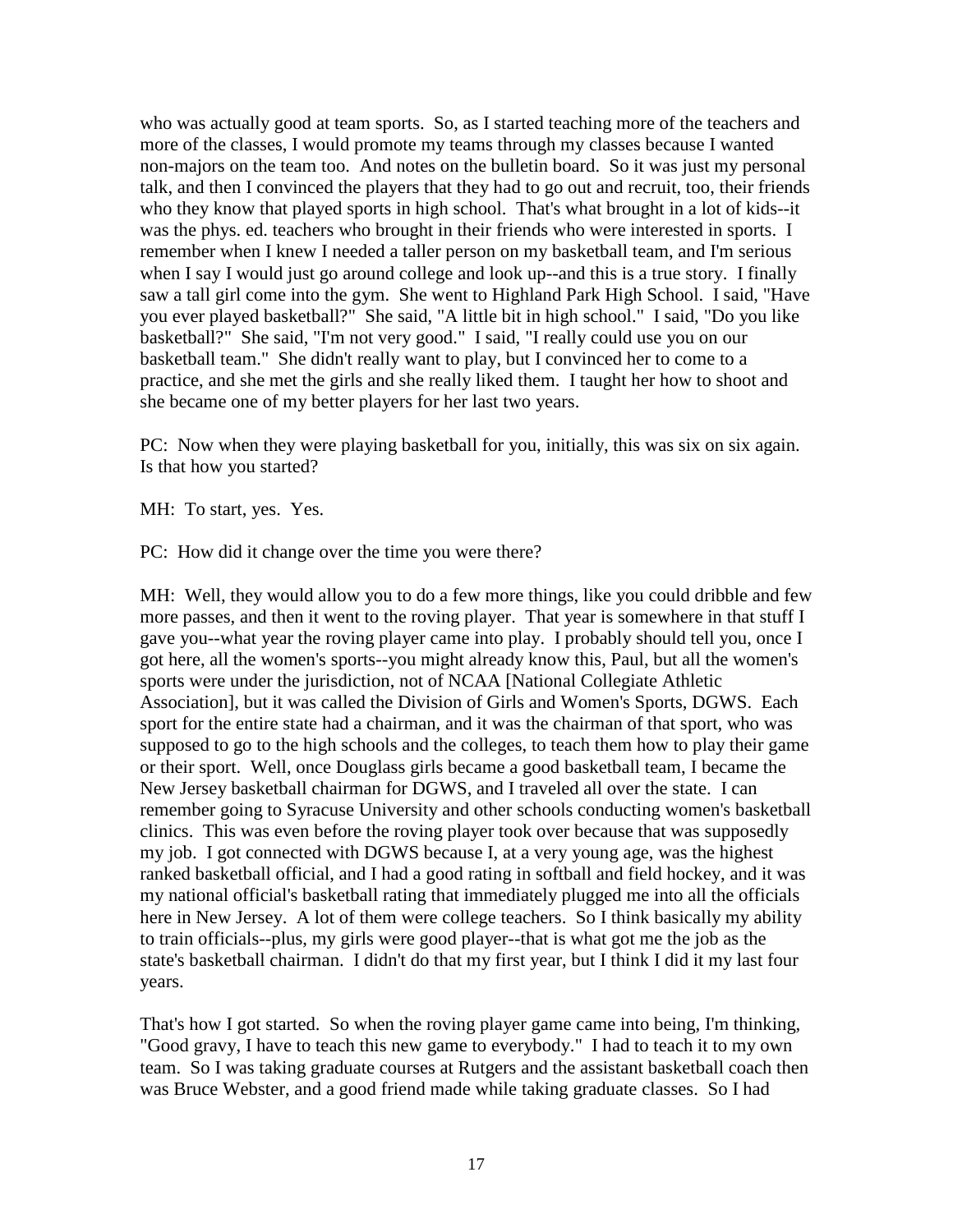Bruce over for some beer and pizza. I said, "Now Bruce, help me. You know the way the guys play ball. I know the old way that the AAU [Amateur Athletic Union] women played basketball, let's put our heads together." That one night, we came up with lots of ways to instruct the roving player. Then it was just a matter of me testing it in my practices. So I would just tweak a little bit here, tweak a little bit there. I came up with very good ways to institute the roving player game. I was traveling through the entire state and teaching the new game, the new women's basketball game with the roving player.

PC: With a roving player, you still had six players?

MH: Still had six players.

PC: Just so I'm clear on this, when there's a change like this, everybody changes. So your women don't go off and play against another school which has a different system. So everybody in the state changes at the same time?

MH: You're really good, Paul, at what you do. Believe it or not, that's what's supposed to happen. It didn't happen in New Jersey. I later found out that in some of the Midwest schools, way out there--we're talking Utah, Wyoming--some of them never changed to the roving player game; just stayed with the old game. That's supposedly what should happen. But there were some coaches in New Jersey that said, "No, it's too complicated. I'm not going to do it." So then they had to find schools who still were playing the old game.

PC: Did your basketball team, or any of your teams for that matter, play out of state at all? Did they play in New York or Connecticut or Pennsylvania?

MH: Well, some of my goals were to travel out of state like good varsity teams do. So I had to fight very hard to make that happen. We did play away games. Unfortunately, I had to drive my car. My fiancé, at the time, would also drive. Many boyfriends would drive. Whoever we could get to drive for our away games, did. We didn't have a bus or anything like that. My first goal was to give the girls an overnight trip, it was in New York City, our first overnight. I don't know if we played Adelphi [University] or who we played that weekend, but we did have one overnight trip per season for basketball, only for basketball.

PC: Obviously you had to pick a school that was playing the same type of basketball that you were.

MH: Well, I only played the colleges where they were playing the roving player game.

PC: In the five years you were there, it stayed a six on six game? It didn't change to a five on five game?

MH: No, it just went from six to the roving player.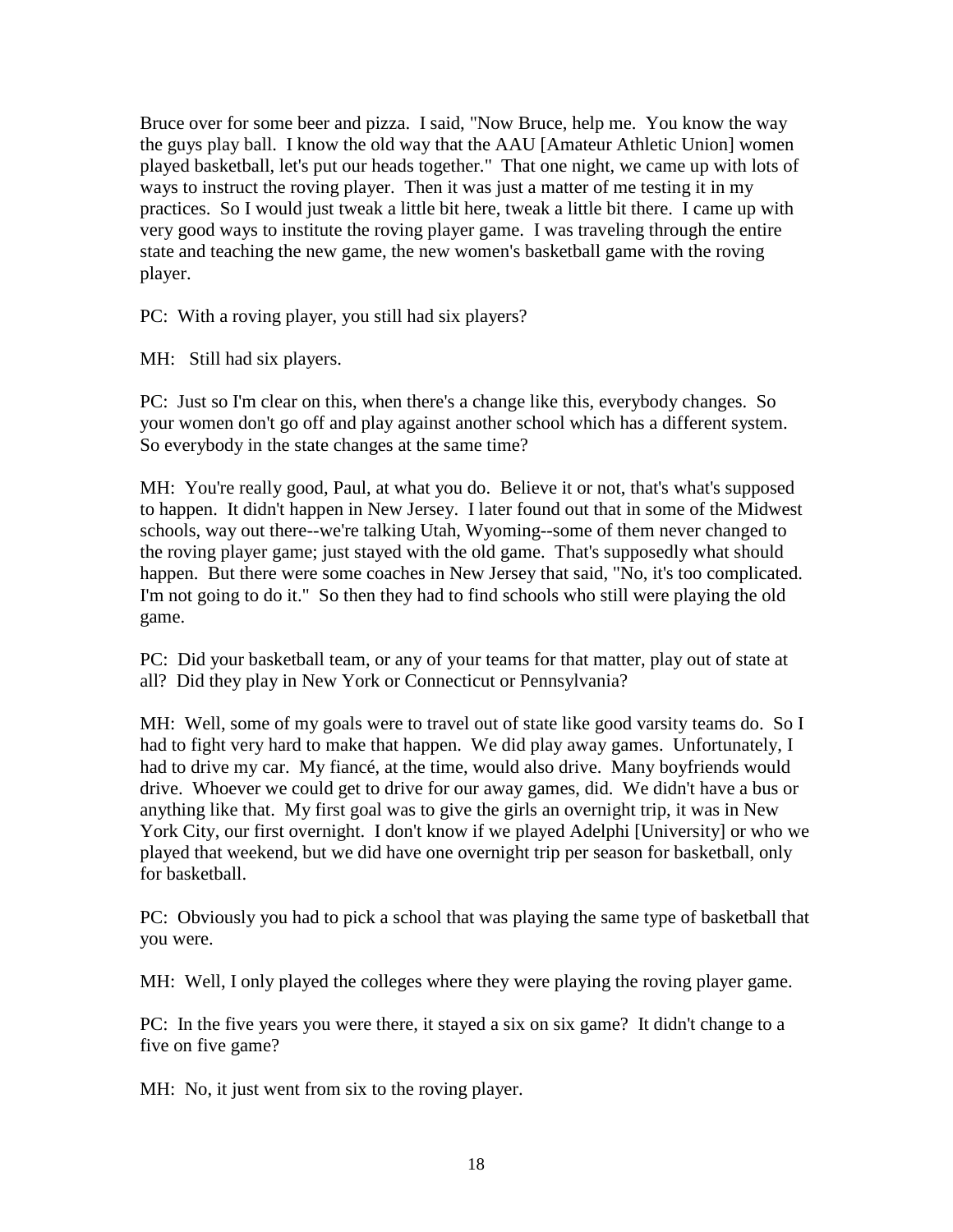PC: How about softball? What was that like when you coached that?

MH: My softball team at Douglass-Rutgers was probably the most successful. We never lost a game in four years. Our first trip, I remember, was to Bridgeport, the University of Bridgeport, up in Connecticut. I remember driving there, and back then the girls didn't have their own locker room or anything. I happen to be in the bathroom, and I hear one of the Bridgeport players saying to one my players, "We're undefeated this year." Then there was hesitancy, and my player said, "Well, we are too." Well, with that, I almost fell off the john because we hadn't played any games, hadn't even played one game. We did finally go on to win that game because I had a rule, anybody who traveled on the team, if they were good enough to come to all the practices and had good grades and could hang in there with my coaching, if they got selected to travel for an away game, they would get to play. So I had to put in my second string pitcher, who wasn't as fast as our fastest pitcher, so the Bridgeport girls didn't get any runs that last inning. We did go on to win, and never lost from that point on.

PC: Was this slow-pitch softball?

MH: No. In college, it was fastpitch. However, nothing like you see today, like you saw in the Olympics a couple of years ago. But it was fastpitch, no arc. It just wasn't as fast as even some of the high schools pitch now.

PC: Did they use a whip motion to throw the ball?

MH: A lot of them did pitch windmill whip. I had some good pitchers, and I'm trying to think--I had one non-major, who was a good pitcher. I think hers was windmill.

PC: It's interesting. When I talked to your former players, the one thing they don't all remember the same is the nature of the pitching. Some of them say it was fastpitch definitely. Some of them say, "No, no, it was underarm and it was slow-pitch. It wasn't lobbed."

MH: Well, that one pitcher that probably played for the first three years was fast pitch, who didn't throw hard. No windmill, nothing like you see today. She'd throw it up there, always strikes. Definitely under arm because softball's only under arm, but I think Mary, the non-major, was windmill. I can't remember.

PC: You also coached field hockey?

MH: Yes.

PC: All three sports?

MH: Yes.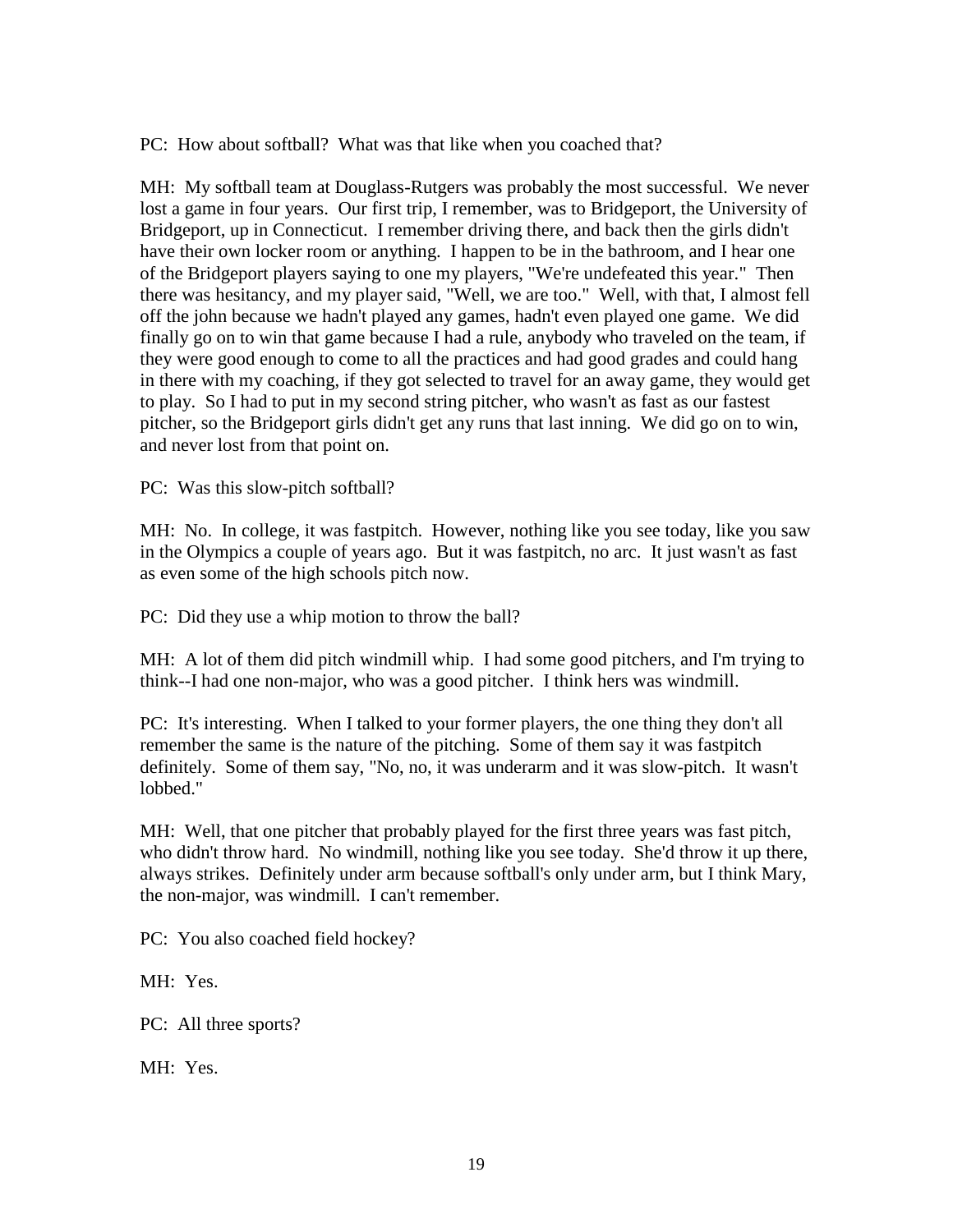PC: How did your field hockey team do? I assume that a lot of the women who played one sport, played the other two because presumably they were staggered seasonally.

MH: My natural athletes, who were phys. ed. majors played all three, but most of them played basketball and softball--other than the natural athletes. My field hockey team was good because I had lots of non-majors playing field hockey because they came from Pennsylvania. Field hockey in the Philly area was great. I didn't have as many majors playing field hockey as I did the other two sports.

PC: Where do you think sports, in general, fit into the life of Douglass College? Were these women playing ever in front of other women who came to watch them play, or were they a group apart, your physical education majors? Did they fit in well at Douglass?

MH: Oh, very much so. A lot of them were leaders. It ended up, the class of '65, one of the class leaders was a phys. ed. major, and she became very good friends with the class president, who was a non-major. That happened to be Sarah Noddings, who you talked to. They became good friends, and they would recruit other people, but they actually ran the Class of 1965 because they wanted it their way. They actually even asked me to be the advisor to that class, which was unheard of back then. But we weren't able to have any spectators because we played in the old Douglass College gym that was made out of packing cartons--that's what I was told--from the old wars. There were no sidelines. Lucky we had one sideline to sit our players. So there were no spectators at all of our home games. They loved it when we travelled because we played in gyms where there were seats. This was, I guess, one of the reasons I tried to get more games in the Rutgers gym, until my boss disallowed that. We did get one game. But the varsity athletes were good kids. They were well known on campus, and they were leaders on campus.

PC: Did the women ever play a game for fun against any of the men athletes over there?

MH: No, but they did play a fun game. We'd always have a faculty game. One time, one of the girl's boyfriend came and wanted to crash the game. But then I knew I'd probably be fired that day if that had happened, so it was just a fun thing. So, no, that never happened. I was told my teams weren't supposed to play like men. I wasn't to pressure them to win, and we had to be very ladylike. This is why we couldn't be called a varsity team.

PC: But I assume you, to a certain extent, did pressure them to win. Did you want to convey a sense to them that winning was important or didn't you?

MH: Well, that's funny because my attitude always was--what's the old saying?

PC: It is--"winning is the only thing."

MH: I would say, "Winning is everything," but to me, it was how they played the game. I was a big stickler on sportsmanship. To me, it was how they played the game. If I saw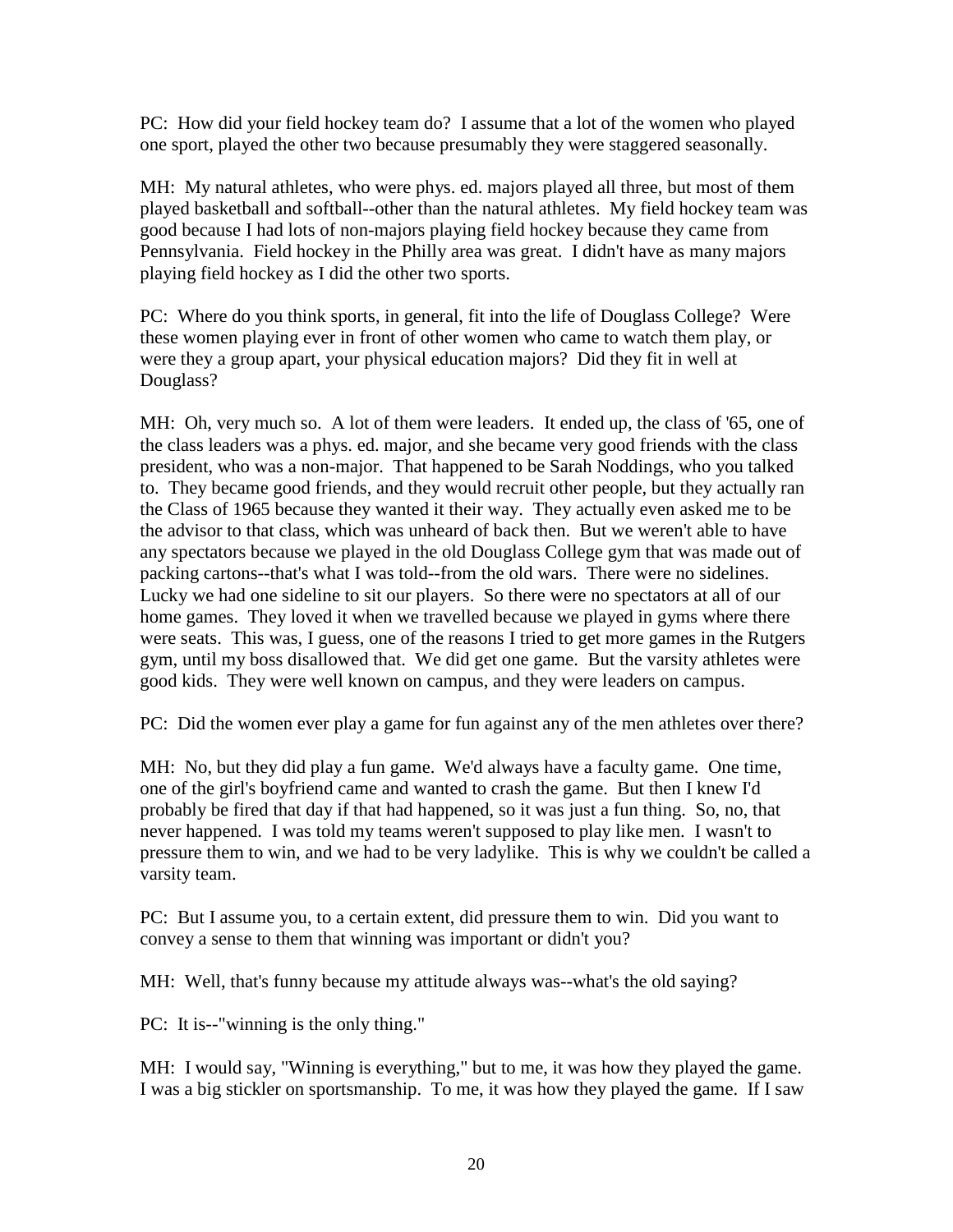any kind of poor sportsmanship or anger, they just sat there next to me on the bench. If they were lazy and didn't play like I knew they [could], they'd get pulled out. I did yell a lot, but it was not the yelling like you see today in women's sports. It was more correctional type things. I don't think I pressured them to win because back then, I knew there was a shadow over my shoulder, that I wasn't supposed to be winning. But how could you be a good coach if you don't coach to win? But if we lost, they didn't get in trouble. They didn't get chastised or screamed at or anything like that. The important thing for me is how well they played. If they lost and played well, they really heard praise from me and got applauded for that. If they won and played lousy, they heard about that too. That was the way I did things. Heaven forbid, their grades were bad- their grades came first. I knew I wasn't supposed to be pressuring them.

PC: Where did you play softball and field hockey? Where was the field back then?

MH: We really didn't have a field. We played on Antilles, I think that's what it was called. We had a wonderful janitor from the old gym. I would have him line the field for field hockey, and it was a great field hockey field--wide open, no boundaries. Then for softball, we had no backstop, but I'd have that same field lined for softball. So we played there, on the grass. Believe it or not, our softball was played on the grass. I'd just make sure they mowed it really early that day. That was a great field. We did have the little cement bleachers there.

PC: When another team came to Douglass to play against the Douglass women, were there shower facilities and things like that for the team, or did they just get on the bus and go home?

MH: Well, first you had to socialize. Then they'd get on the bus and go home.

PC: Okay. So there was a socialization afterwards?

MH: It had to be. Back then, that was part of it. That was part of the women's game. You had to socialize. You always had to have oranges for them, both at halftime, and you had to have oranges at the end. Then it was always some kind of drink with cookies or some kind of snack. But socializing was very important back then.

PC: Did it ever go beyond that? Were there ever parties after the games or dances?

MH: No.

PC: Nothing after. Which does happen with some women's teams at some schools. So it was just a little bit more modest than that. What is your favorite memory of those years, in terms of the accomplishments of your team? What stands out for you as something that you were proud of your women for?

MH: The kids that they came to be. I like to think that I had a lot of input into, not just their lives as a collegian, but as a collegian athlete. What it meant to work hard and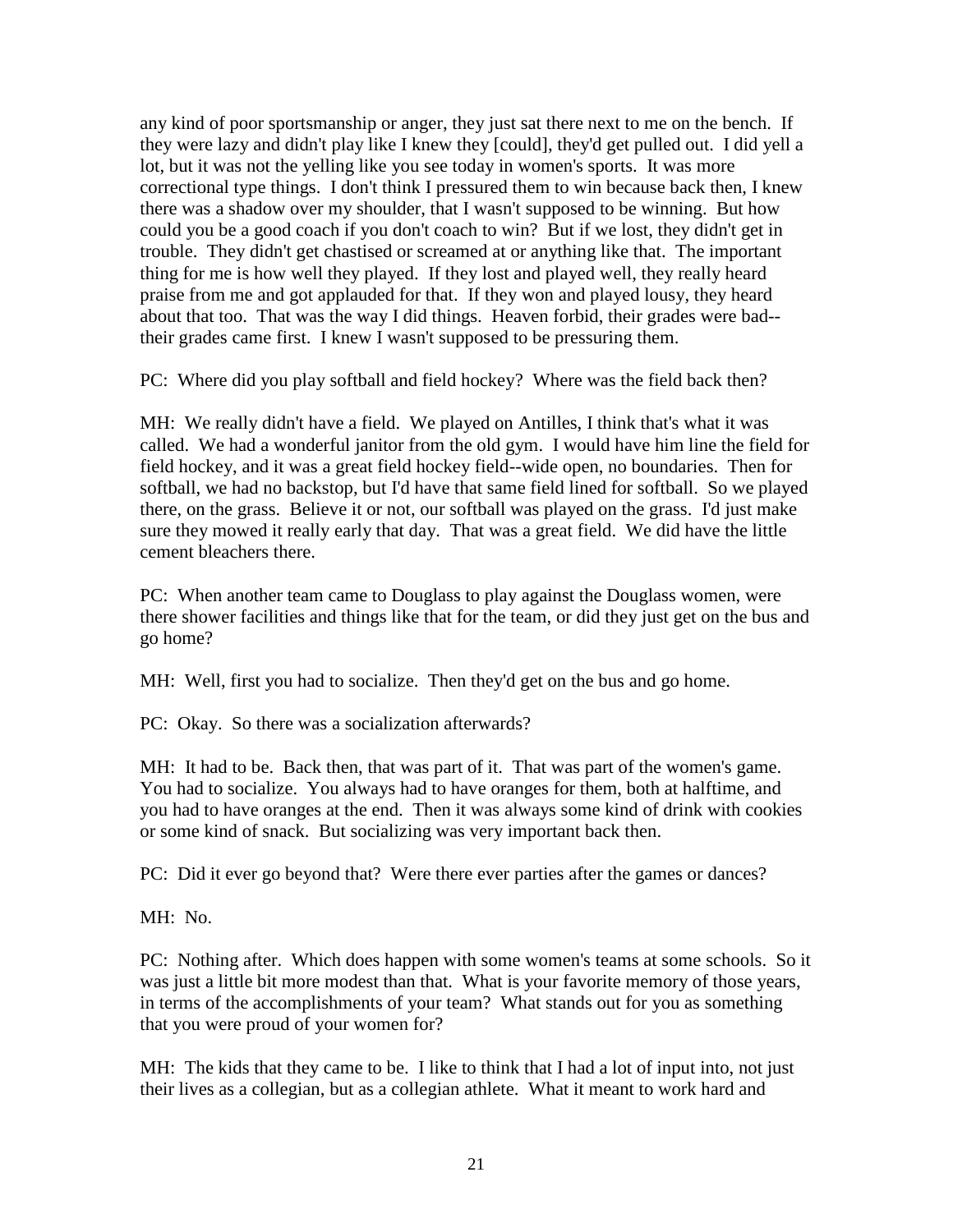accomplish your goals, what it meant to be the best in your field as a phys. ed. teacher, had a lot to do with the value system that I tried to teach and gain friendships. I guess the most rewarding thing was seeing my students go on to such great success. Some went on to college teaching. Some just went on to high school teaching. Some went on to play those sports after they graduated. I still hear from many of them. A lot of it is just to see the great successful kids that they turned out to be. It really changed my life because it was not fun working with my bosses because of their thinking. It was a battle for me the whole time. My players never knew that until my hall of fame speech, but I guess it was neat to know that if I had a goal and set my mind to it, I too could achieve.

PC: It's very clear your players didn't know it. When I did the interviews, I already knew something about this tension because I'd read the annual report to the physical education department there and the ambivalence about this sort of activity. I asked each of your players about whether they felt in any way that this was something that the college didn't totally approve of, and none of them had that sense. They were just having a good time, and working hard too.

MH: Well, the sad thing is--we didn't call her the president of Douglass, but the head of Douglass there--

PC: The dean.

MH: The dean, yes. That office [was] for my team's success, and gave us good publicity. I heard from some of them personally. They were all for my success until they would then talk to the heads of the phys. ed. department, or the administrative second-inline. The other thing is--I think it was *Home News*. What's the newspaper in New Brunswick?

PC: *Home News [Tribune].*

MH: Still?

PC: Yes.

MH: They were all for my team's success! They gave us publicity better than most university's get now. You see where I live now, the newspaper gives very little publicity to women's sports. Well, *Home News*, we were always in the paper. I had to give them the results, and then they always wrote an [article]. I had to drop info off in their little mailbox there. I can still remember the street. So the kids became known for their achievements on campus by the other kids. As I said, the Dean's office was supportive, however--the kids weren't allowed to ask to get out of classes. Never. I wouldn't allow it, but it was amazing how the players would say, "Oh, my teacher will let me make up my lab." It just seemed like it was the head of our department who was telling me what I couldn't do. So that was interesting.

PC: Did you get to know Mason Gross at all?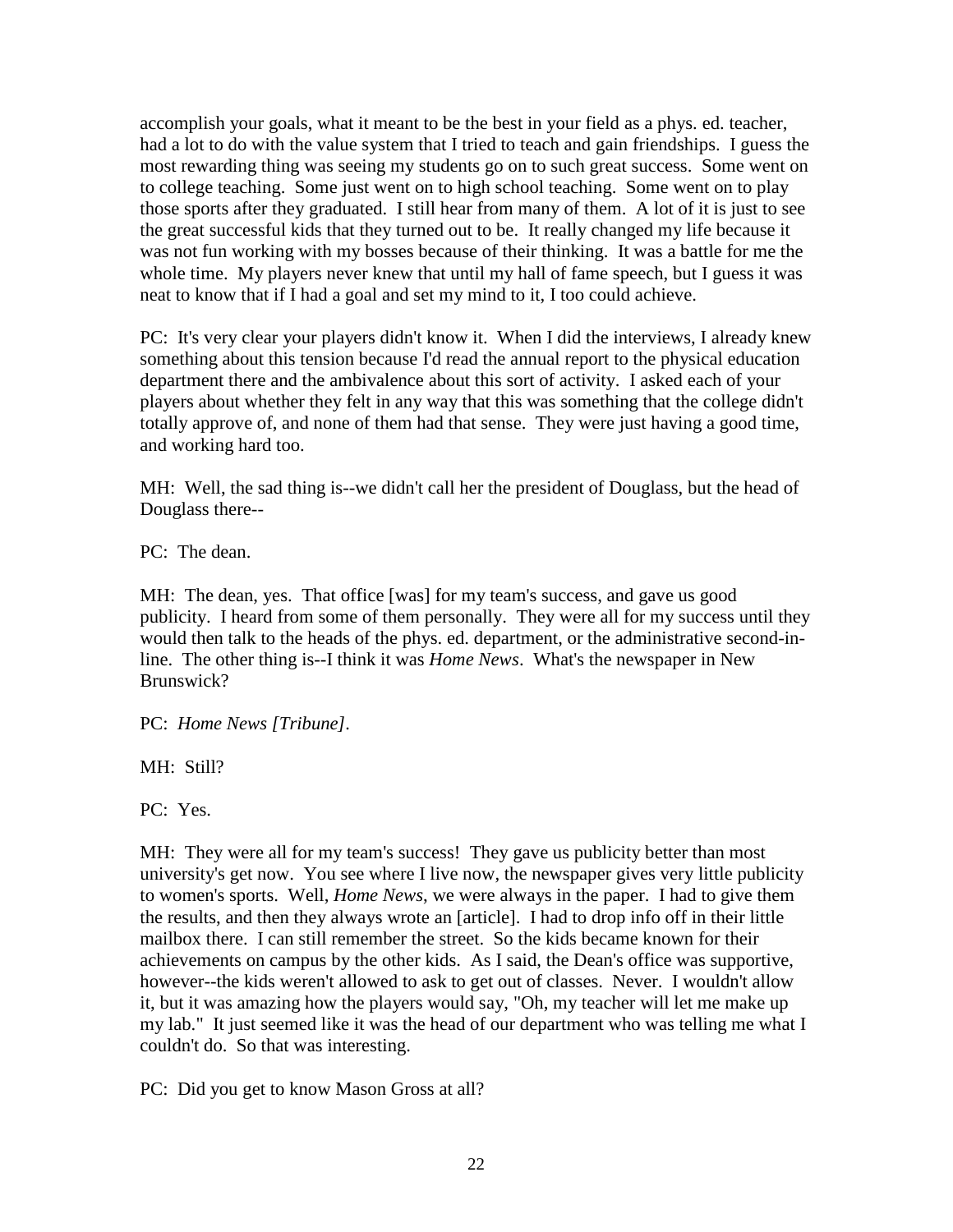MH: No.

PC: You'd heard about him from afar, but once you got here, you never got to know him.

MH: I got to shake his hand at one tea or something when I first came.

PC: I think my entire contact with him was something along that same line. Right after I got here, I got to shake his hand. He died several years later, but I got to shake his hand.

MH: He was in awe by a lot of people, and me too.

PC: You stayed at Douglass for five years, is that right?

MH: I started in the fall of '58, and I left in the spring of '64.

PC: Can you tell me a little bit about why you left and why you didn't stay on as a coach there?

MH: You really want to know?

PC: Yes.

MH: [laughter] Well, I wasn't asked back. That was the first thing. Had I stayed in NJ, I would not have had a job at Douglass because I was told I won too many games. The reasons for not being hired back is I won too many games, I put too much pressure on my kids to win, and the same sort of thing that hung over me the whole time: I treated it as a varsity program. It all had to do with my ability to coach these kids and how I treated them. Had I been asked back, I wouldn't have come back because my husband had just finished his PhD study under Dr. [Leslie A.] Stauber in parasitology at Rutgers. He then moved to Connecticut to work at Pfizer in Connecticut. So had I been asked back, I couldn't have stayed because I was moving on with my husband. I'm not sure had I been asked back if he would have done maybe more postgraduate work here. I don't know. But because I wasn't asked back, it was a good reason for us to leave.

PC: So what did you do with the rest of your career? You had five years behind you at Rutgers. What came next?

MH: Well, that's what's funny. Because of DGWS, I immediately, when I got to Connecticut, plugged into the officials and they went, "Oh my goodness, you were state chairman in New Jersey. We need a good basketball chairman here." So I immediately became the basketball chairman for the state of Connecticut.

PC: How long did you stay in that position?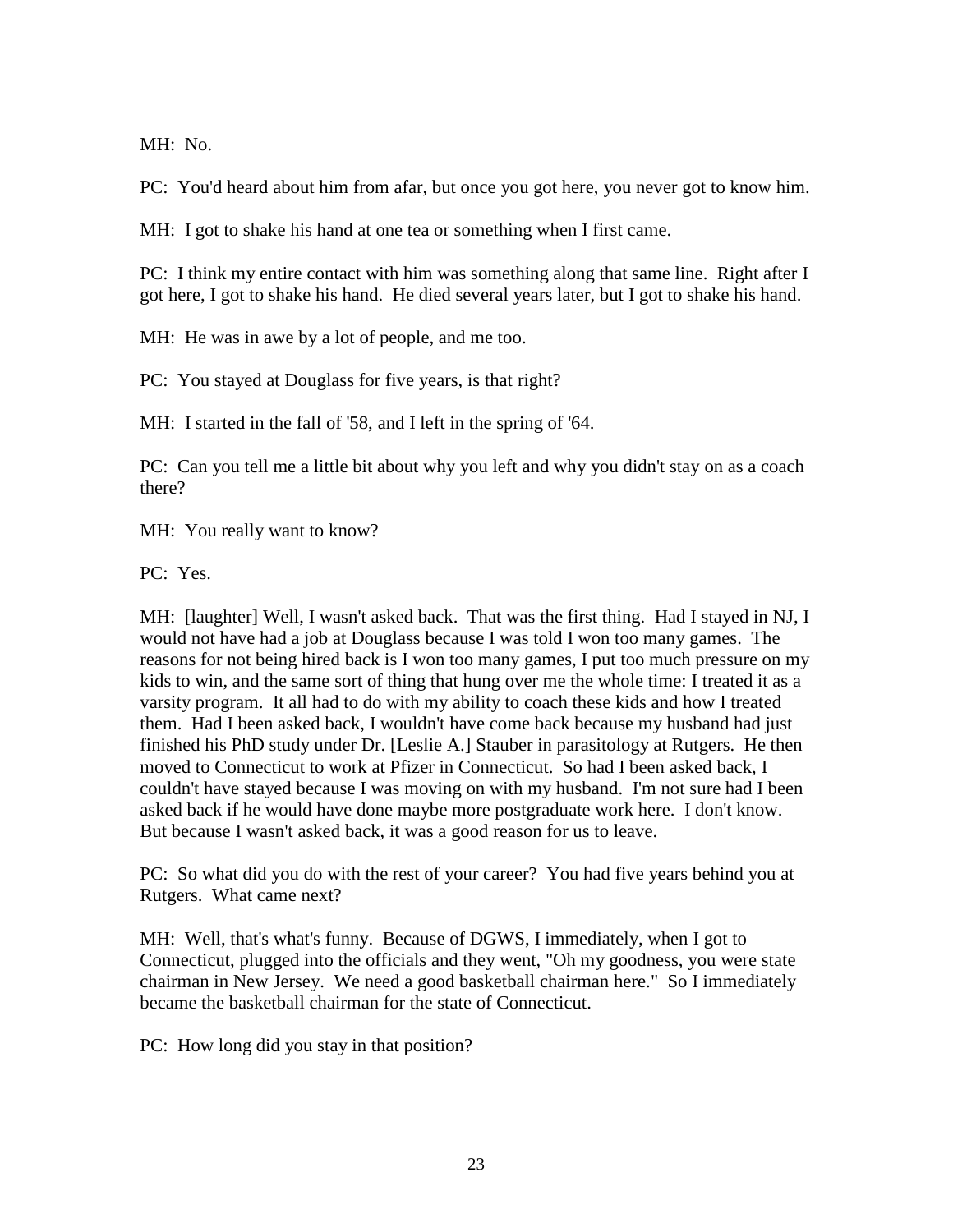MH: I stayed very, very active in that position. I had to go around and teach all the coaches how to teach, I remember vividly, while I still was officiating too. I was officiating basketball and I did all the college games because I had the highest official ranking back then. It was called the national level. Because of that, my job was to teach the college coaches the roving player game. It was still being played way back then. I can still remember going to the University of Connecticut and their coach, god bless her-- I loved her dearly--was not very knowledgeable. My parting words to her were--well, I then was pregnant with my third child. I can remember my parting words to her were, "You got to get out of this dumb gym and hire a man to coach this team the way it has to be coached." But that was in the late '60s. So my last involvement with sports was in 1970 as their basketball chairman. Then, wouldn't you know, two years later, Title IX came, and changed the whole life for women's sports. But at that time, I was just taking care of [my family]. I had three boys in four years--taking care of them and just officiating. Then I was asked to be the interim coach at Conn. College there in New London, Connecticut College. Their coach wanted to take a sabbatical. The head of the department, who was a man and the man's basketball coach--because he had met me and I had done officiating--the only way, he said she could have her sabbatical is if she convinced me to take over the coaching job for one year. I inherited a team that didn't win a game the year before. I can't even remember if we were playing roving player then or the way the game is now. But I took that losing team, and we won our last game to a team that we lost [to previously by] fifteen points in the first game to give us a winning season. After that, I was asked to help coach at UConn [University of Connecticut], Avery Point. That was their two-year school, at Avery Point in Groton, Connecticut. I was just doing that for fun, and was very busy. When my husband died, I didn't work, because my kids were then in high school. I was still totally out of basketball. One day, I was sitting--this was probably about 1994, at my computer. We only had one television. My son, who loves sports, could never play them, my middle son, because he had a heart problem. Well, I probably should say after my boys were born I went on to coach all my boys in all their sports, especially the one with heart problem; coached him in everything. When they asked me to coach him in Pee Wee football, I drew the [line]. No way. Not going to do Pee Wee football. So he saw on TV where UConn was playing in a Final Four, I think it was in '94. My son said, "Look, mom. Look, they're playing the game the way you used to coach." That sort of brought me out of retirement. It's funny. This long story goes 360 [degrees], but their post player, Jamelle Elliott, was playing the game the way it should be played, and so I got really then involved with UConn women's basketball, and would just go to the games. Then I ended up working there as event staff, and helping the Women's BB office, doing player comp., etcetera, just so I could see the games, because you couldn't buy tickets because they were sold out. What's really funny about this story is now Jamelle Elliott, who brought me out of retirement in '94, is now the women's basketball coach at the University of Cincinnati. Because I moved there in 2001. So now I'm helping her. Last year, I got the most valuable supporter for that program just because I'm always around and helping her, but that's a 360 story.

PC: So the Cincinnati coach today, for the women's team, is a former player at--

MH: University of Connecticut.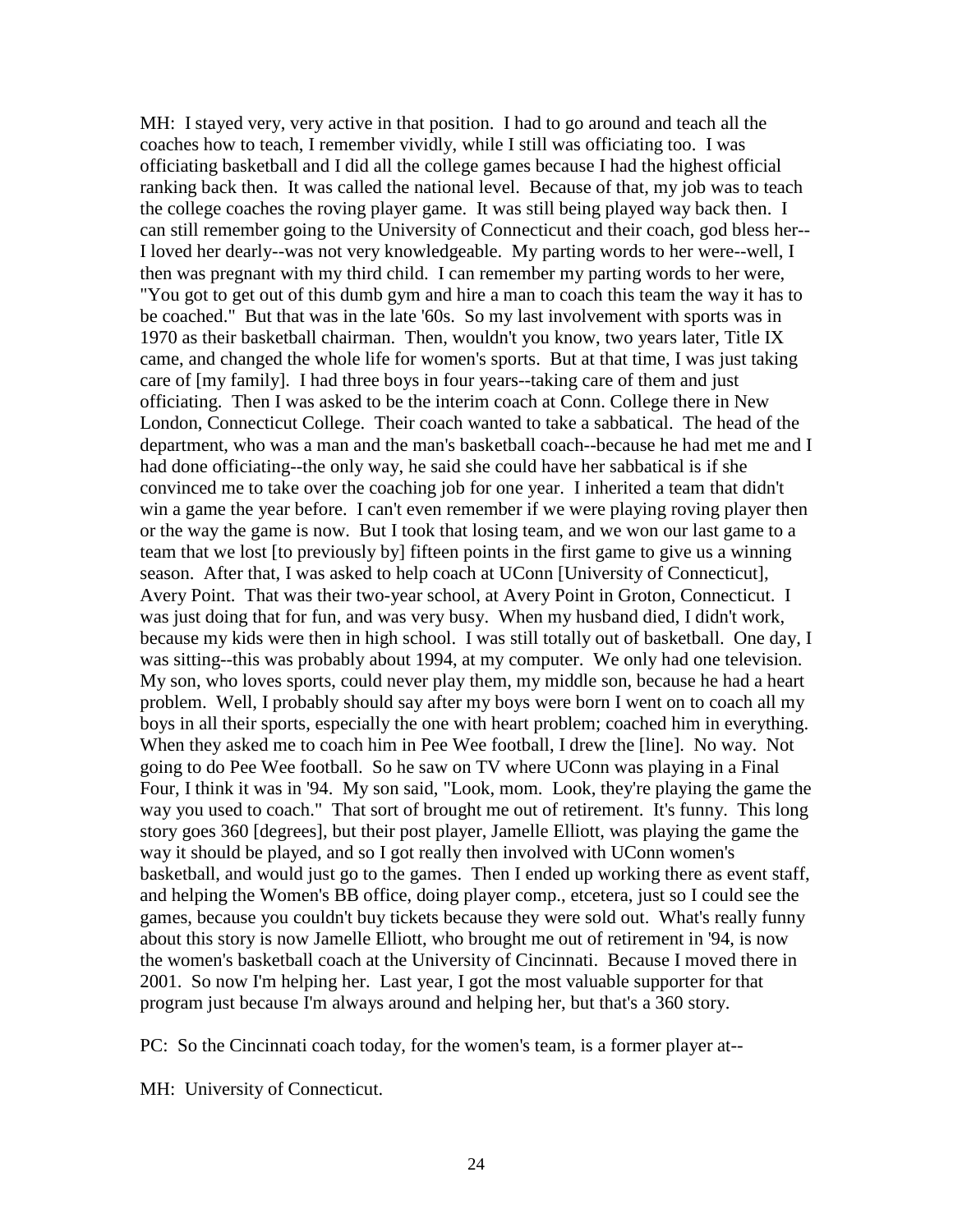PC: Was that under Geno [Auriemma]?

MH: Yes. She played for him. When they won their first national championship in '95, she then stayed on as his coach for years and years until she came to Cincinnati four years ago. What a 360 story. But what I did in between, after having three kids, my middle son had a heart problem from birth, so I just coached him in his sports so he could play.

PC: How long did you go on officiating at games?

MH: I officiated until about 1997, maybe a little bit longer because my three kids--well, no, '97 that's not true. My youngest son was born in '69. I was still officiating then. I can remember when in Connecticut, I was officiating for many schools and they knew if they wanted me to officiate their high school games, they'd have to have a babysitter to watch my kids. So, guess I was officiating for quite a while.

PC: Did you get paid?

MH: Oh, yes. Officiating pay back then was pretty good. Nothing like it is now. I mean, they get travel and everything now.

PC: It wasn't bad.

MH: But as the highest official, back then, oh yes, I could get forty-some dollars for a college game. But that was through DGWS.

PC: Also, that is a Title IX thing. Official salaries is one of the things that really did improve under Title IX.

MH: Yes, definitely. And now you have men officials.

PC: Yes, you do.

MH: Back then you never had men officials do women's games.

PC: I definitely can see the change at the college level because I've been going to Rutgers games since the late '70s, and the officiating has changed dramatically.

MH: Women's games or men's games?

PC: Women's games.

MH: Then you probably were there when I got my hall of fame stuff.